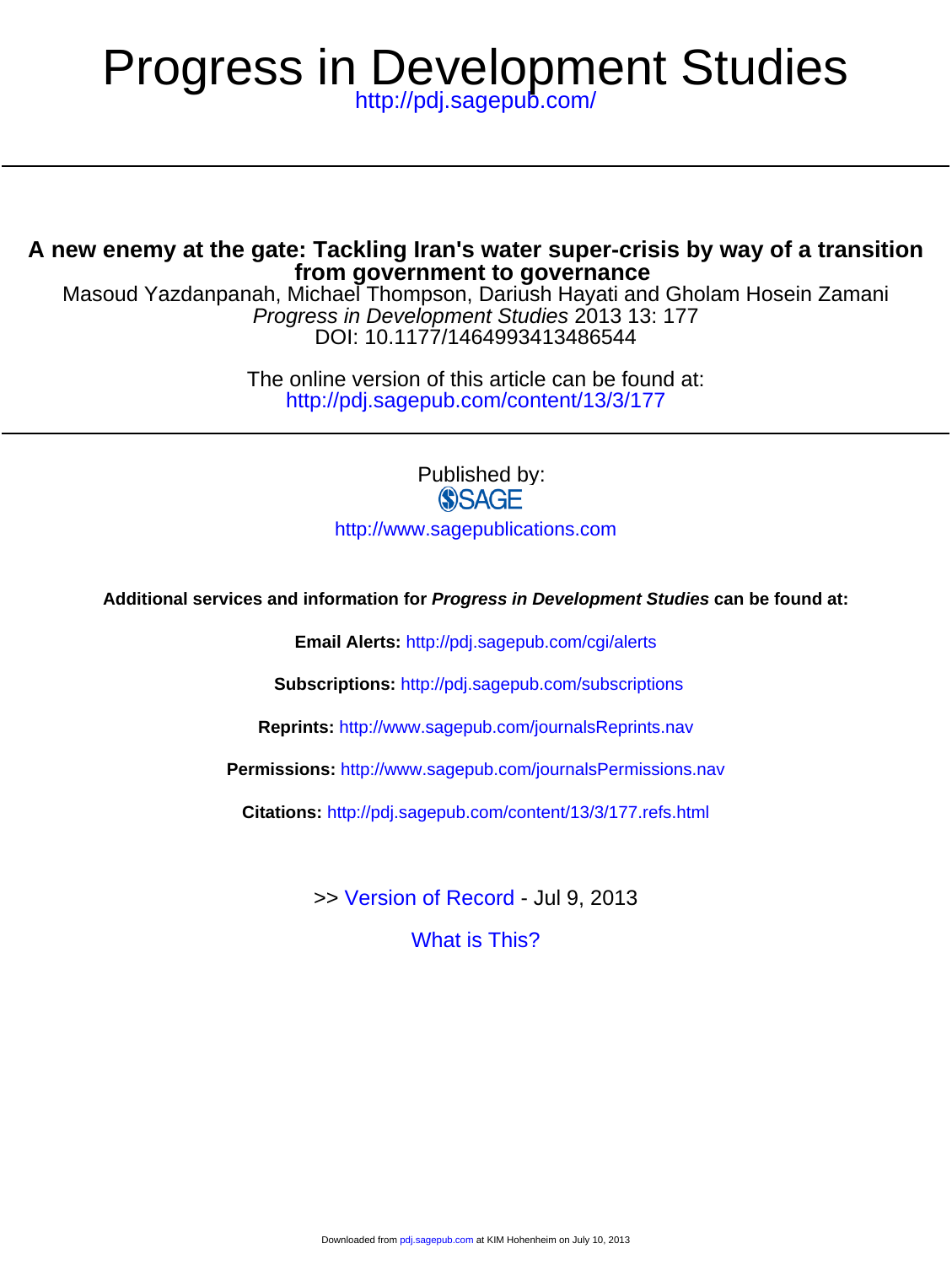# $\bullet$

## **A new enemy at the gate: Tackling Iran's water super-crisis by way of a transition from government to governance**

Masoud Yazdanpanah

Department of Agricultural Extension and Education College of Agriculture, Ramin University, Ahvaz, Iran Risk, Policy and Vulnerability, International Institute for Applied Systems Analysis (IIASA), Schlossplatz 1, Laxenburg, Austria

## Michael Thompson

Risk, Policy and Vulnerability International Institute for Applied Systems Analysis (IIASA) Schlossplatz 1, A-2361 Laxenburg, Austria

### Dariush Hayati

Department of Agricultural Extension and Education College of Agriculture, Shiraz University, Iran

## Gholam Hosein Zamani

Department of Agricultural Extension and Education College of Agriculture, Shiraz University, Iran

**Abstract:** Iran faces a water crisis so severe that much of its land has ceased to be productive. Since Iran has coped with water shortages for thousands of years, it would seem that something has been lost in the abandonment, over the past half-century or so, of traditional practices in favour of modern ones. A comparison of the socio-technical systems inherent in the traditional practices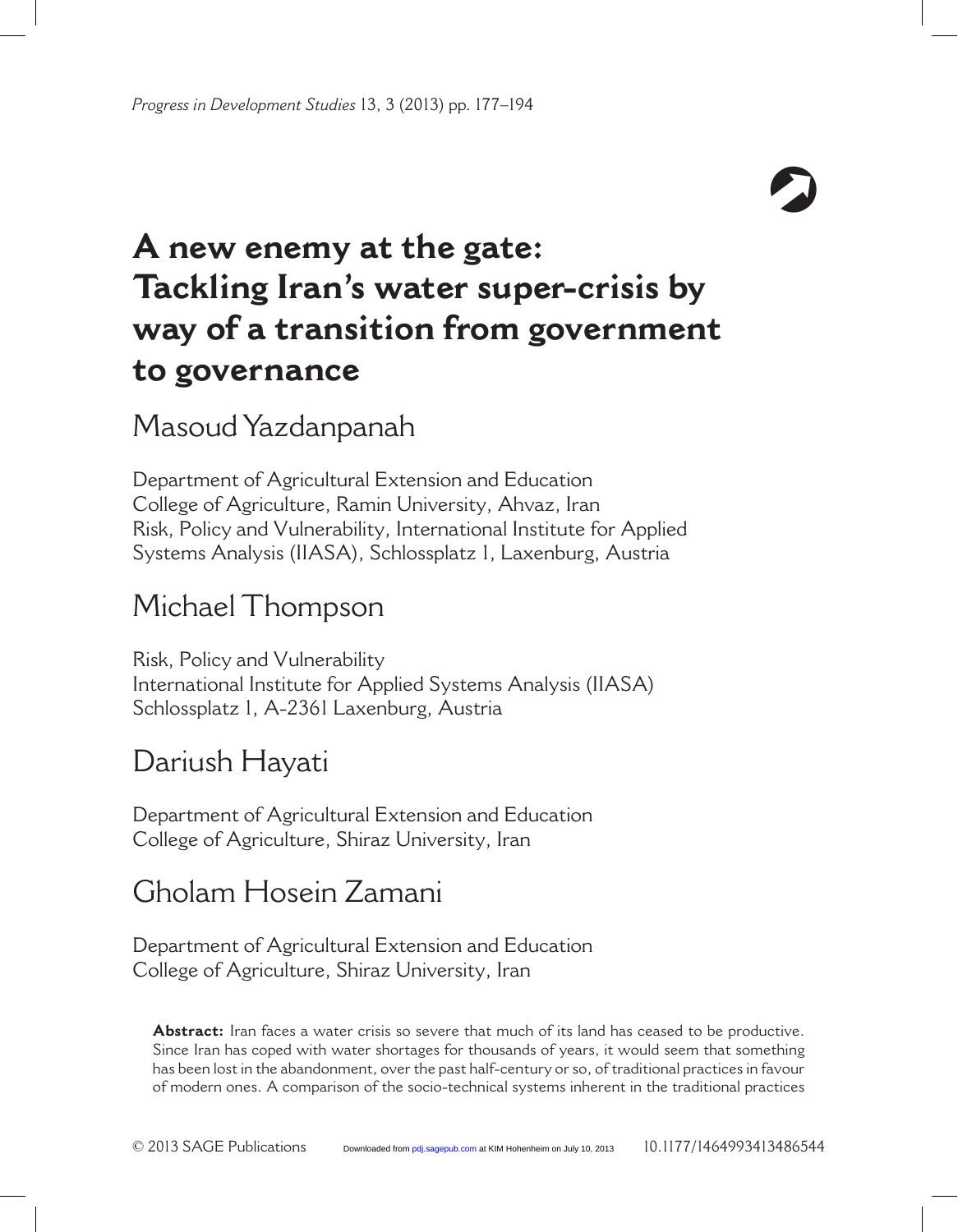with those that accompany the modern ones reveals a striking loss of institutional plurality. It also suggests the remedy: a switch away from 'government' (in which state actors prescribe and firms, farms and households comply) to 'governance' (in which state actors are in two-way and constructive engagement with actors from both the market and civil society).

**Key words:** Water management, traditional paradigm, modern paradigm, plural rationality, clumsy solutions, governance

#### **I Introduction**

The archaeologist Ali Alizadeh (2001: 60) has argued that 'in two periods, Middle Illam and the Sasanian Dynasty, enemies were able to occupy Iran thanks to the sterility of the land' (trans. from Farsi). History, we will argue, is being repeated once more, but this time both the enemy and the method of conquest are different. The new enemy, we contend, is modernity, and the method of conquest is by way of the ever-proliferating social problems that stem from the changes in the quantity and quality of water that have resulted from a development process that has been driven by 'government' rather than 'governance' (we will explain the difference in just a moment).

For more than a decade now, Iran has been facing a water crisis so severe that, in 1999, its government was forced to accept foreign aid for only the second time since the revolution in 1979 (the first being in 1990, in response to the devastating earthquake in the north of the country). The United Nations has estimated the cost to Iran, in 2000 alone, at 3.5 billion US dollars, with the figure for the following year being 2.5 billion by mid-year (as reported in the *Tehran Times*, 16 July 2001, p. 4). Fifty villages in Kerman Province (Foltz, 2002) and 86 in Zabol County in Sistine Baluchistan Province (Beik Mohammadi *et al.*, 2006) were evacuated due to lack of water, and more than a million head of cattle perished across the country. In 2000, an estimated three million tonnes of wheat and barley were lost (12 million tonnes being the amount needed to feed the Iranian population for a year, with somewhat informal statistics indicating that, in

normal years, Iran produces between 13 and 15 million tonnes). And, in 2001, things were even worse, with informal estimates suggesting that production was in the order of just 8–9 million tonnes. In Esfahan Province, 100,000 farm workers lost their jobs, and, in the south of the country, the largest body of freshwater in Iran – Lake Hamoun – ceased to exist. Until then, fishermen from the surrounding villages had taken 12,000 tonnes of fish from the lake every year. On top of that calamitous loss, the strong winds, which used to just ruffle the lake's surface, have created sandstorms across its bare and dried-up bed and this has resulted in increased soil erosion in 94 of the south-eastern villages (Foltz, 2002). This crisis, exacerbated by further severe droughts in 2008 and 2009, has led to a marked loss of productivity.

Though Iran has always had cycles of drought, a major World Bank report (Balali *et al.*, 2009) confirms that this is different. Iran faces, not the familiar periodic dry spells, but a severe water crisis that is made even worse by recent high rates of population growth. Climate change, though not the cause of this crisis, is predicted to make it even worse, with per capita water availability being halved by 2050. The crisis is thus all set to turn into a super-crisis, with ever more land being taken out of production over the coming decades (Balali *et al.*, 2009). For the third time in Iran's long history, the enemy is at the gate.

That Iran now seems unable to cope with such a historically familiar reality suggests that something has been lost by its abandoning of traditional practices for modern ones. What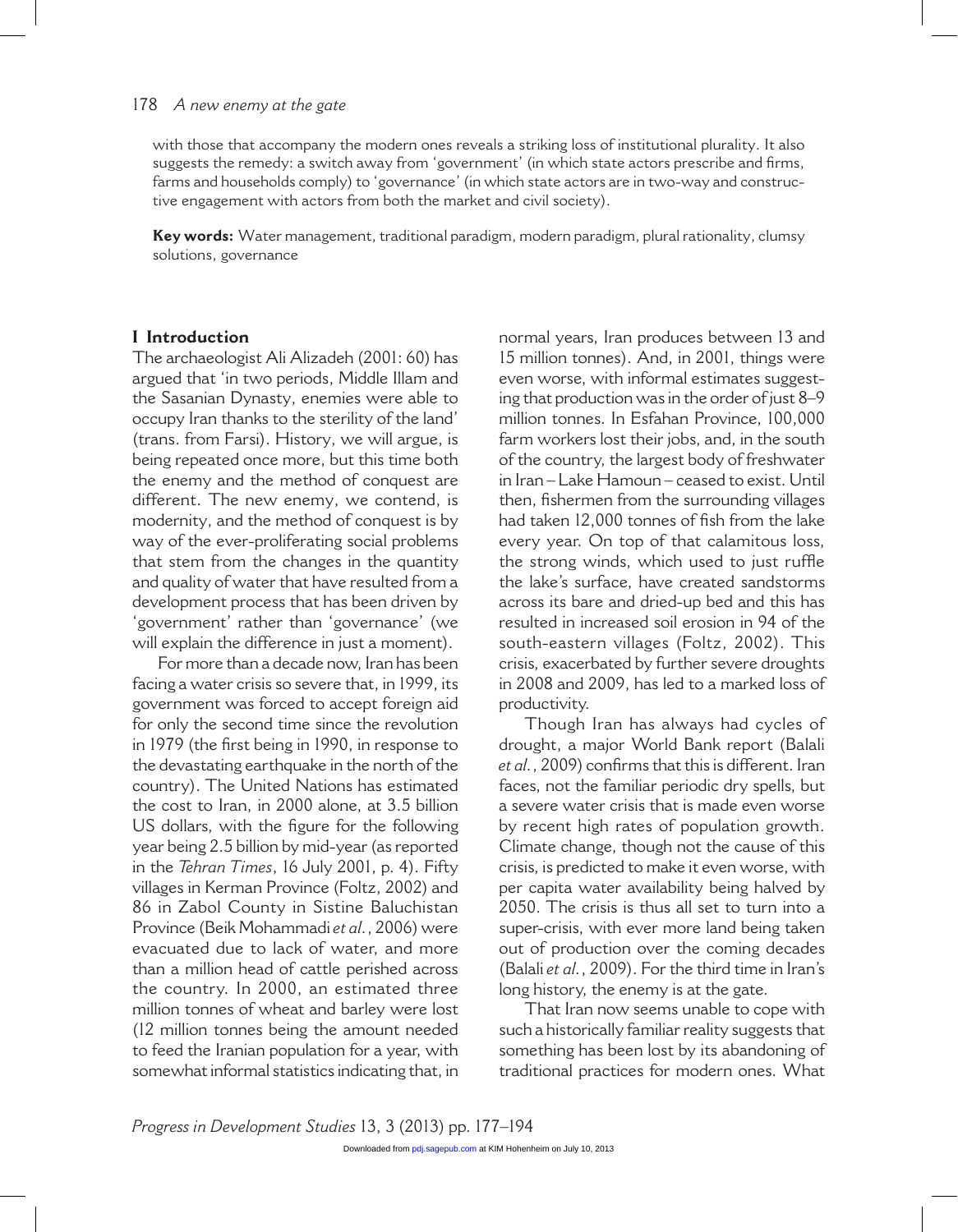exactly it is that has been lost, however, is obscured by the wooliness of this traditional/ modern distinction that has long been central to the theory and practice of development. This means that we will have to clarify that distinction, and make good its serious deficiencies, before we can come up with any useful recommendations on how best to restore whatever it is that has been lost.

#### **II Getting rid of the wooliness**

The founding fathers of social science had a fondness for dualistic distinctions – Sir Henry Maine's (1861) historical transition from 'status' to 'contract', Ferdinand Tönnies' (1887) '*Gemeinschaft*' and '*Gesellschaft*' and Emile Durkheim's (1893) 'mechanical solidarity' and 'organic solidarity', to mention just three. And the habit has persisted to the present day: the 'new institutionalist' contrast between 'hierarchies' and 'markets' (Lindblom, 1977; Williamson, 1975), for instance, and the prevalent assumption, among economists, that if it is not the market that is allocating goods and services, it must be the hierarchy. Keynes and Hayek, for instance, both agreed on that; it is just that Keynes wanted a major role for hierarchy whilst Hayek, seeing that as 'The Road to Serfdom', wanted it to be as minimal as possible. Exactly the same dualistic distinction also lies behind most of the diagnoses of the 2007/08 credit crunch and the subsequent economic turmoil, with all the talk of 'light-touch' and 'heavy-hand' regulation, the former being the Hayek preference, the latter the Keynes one (see Thompson, 2008a).

But there are some serious problems with the dualistic assumption. First, it is impossible to map the various distinctions onto one another. Tönnies' '*Gemeinschaft*', for instance, does not fit Maine's 'status', and Durkheim's 'mechanical solidarity' seems to encompass both 'Gemeinschaft' and 'status'. Second, each of the dualistic schemes is incomplete when set against the long-established recognition, among both economists and political scientists (for example, Snidal, 1991), that there are four kinds of goods: 'public' goods, 'private' goods, 'common-pool' goods and 'club' goods. Public goods, clearly, are shaped up by the hierarchical solidarity and private goods by the market solidarity, but the other two kinds of goods are left 'homeless'. Third, many institutionalists have now gone beyond the dualism framing and have recognized a third form of solidarity: 'clans' (Ouichi, 1980), 'clubs' (Williamson, 1975), 'community' (Etzioni, 1988), 'collegiums' (Majone, 1989), 'cliques' (Burt, 1992) and, of course, Weber's (1930) 'charisma'. Indeed, it has recently been claimed that pretty well all institutionalist theorists now recognize three forms of solidarity (Tilly, 2005). And those economists who have persisted with the dualistic scheme – 'Wall Street' (markets) and 'The White House' (hierarchy) have found themselves hit, broadside-on, by something that they had for so long excluded: 'Main Street', as it was quickly dubbed.

Theorists of 'plural rationality' (also called 'cultural theory') have shown that a fourfold scheme: four ways of organizing (or solidarities) – they are called 'hierarchy', 'individualism', 'egalitarianism' and 'fatalism' – resolves all these problems (Figure 1). First, all the dualisms map onto this fourfold scheme, and the different ways in which they map – their different mergings and exclusions – make clear just why it is that they cannot be mapped straight onto one another (see Thompson, 2008b). Second, all four kinds of goods are now accommodated: public goods being shaped up by hierarchy, private by individualism, common-pool by egalitarianism and club by fatalism (in the sense that it is the ease with which fatalistic actors can be excluded that enables club goods to take shape) (Thompson, 2000). Third, this fourfold scheme takes care of all those third forms of solidarity (clans, clubs, and so on) as well as explaining why it is that these theorists have missed the fourth one. Students of 'social capital' (to take yet another set of 'three-folders') now recognize three forms of that mysterious substance – 'linking' (hierarchy), 'bridging' (individualism)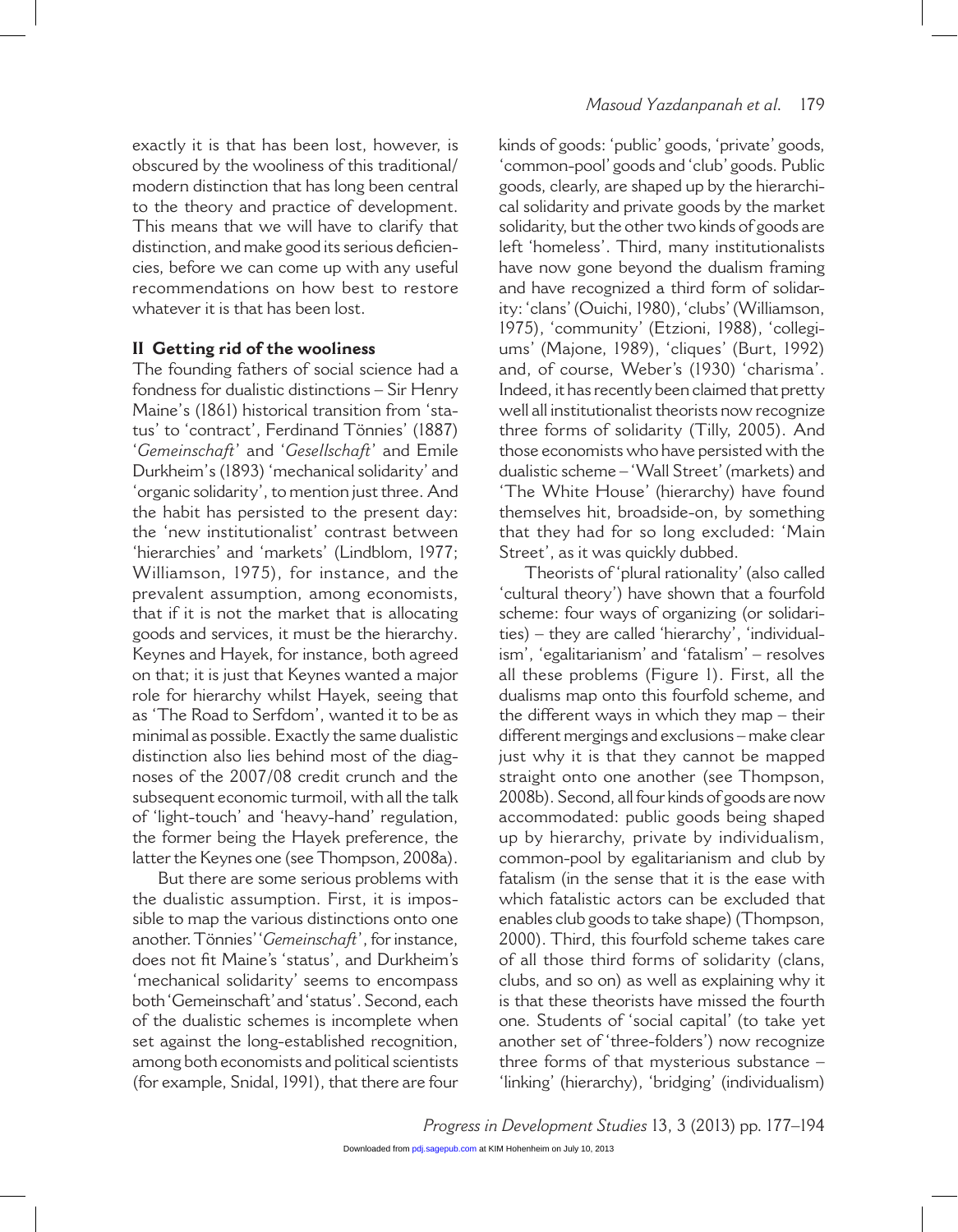

Asymmetrical Transactions

Symmetrical Transactions

**Figure 1** The four ways of organizing that are predicted by the theory of plural rationality

Source: Beck et al. (2011).

and 'bonding' (egalitarianism) (Szreter and Woolcock, 2004). Moreover, they also recognize (indeed, it is their starting point) the social situation, so troublesome to those who are concerned with the fostering of development and democracy, in which there is 'no social capital of any kind': fatalism (for example, Putnam, 1993).

Finally, the theory predicts the social constructions of nature – physical nature and

human nature – that render each of these four ways of organizing, perceiving and justifying social relations rational; hence the theory's name. The upholders of each of these ways of organizing, though they will be acting and strategizing in mutually contradictory ways, are all perfectly rational, given their various convictions as to how the world is and people are. These – they are called 'myths of nature' – we will explain (together with the other sets of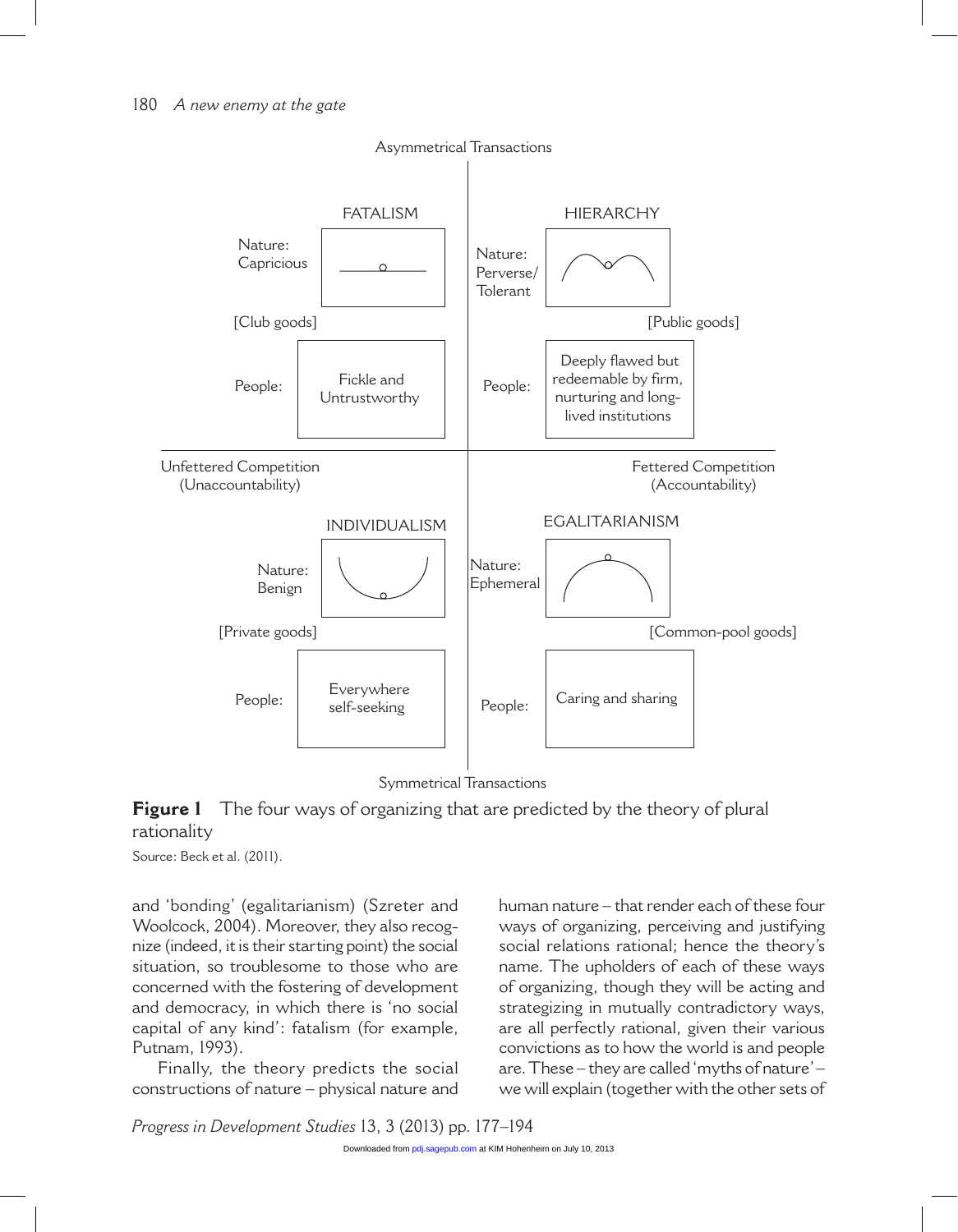predictions in Figure 1) as we get to grips with what has been happening, over the centuries, with water in Iran.

If we refer the traditional/modern distinction to this fourfold scheme, we can begin to see just how unsatisfactorily woolly it is. First, like all the dualisms we have looked at, it lacks the requisite variety: it transgresses Occam's razor, not by being multiplied beyond necessity, but by being insufficiently multiplied. Second, the notion of modernity varies as we go from Soviet-style communism (where things are pushed as far as possible towards hierarchy) to Anglo-Saxon-style capitalism (where they are pushed as far as possible towards individualism). But at least these two camps are broadly agreed about 'traditional': to get to 'modern', whether it be communist modern or capitalism modern, we will have to move ourselves away from egalitarianism: away from small-scale and unstratified communality. In other words, 'modern' means collapsing this two-dimensional scheme down onto just one dimension: the diagonal that runs from individualism to hierarchy (and then, like Hayek and Keynes, restricting the argument to just where on that dimension we should aim to be). The one-dimensional scheme is what we mean by 'government', and the two-dimensional scheme (a complex interplay between all four ways of organizing, perceiving and justifying) is what we mean by 'governance'. This characterization, while in line with the general view that governance is somehow broader than government, has the advantage of giving a precise (and testable) specification of what that broadness entails, thereby enabling us to focus on the ways in which the 'complex interplay' can vary and, with it, the quality of the governance that it delivers (see Ney, 2009; Thompson, 2008b; Verweij and Thompson, 2006).

We should pause here to make two points. First, re-conceiving development (and then using that re-conceptualization to clarify the difference between government and governance) is a major undertaking, and the above

is therefore little more than a sketch of what is entailed. Second, what has been lost, we will be arguing, is the institutional plurality that characterized the traditional practices. It is that that needs to be restored: essentially by making it possible for the egalitarian 'voice' to be heard once more. We are not advocating a return to how things were, socially and technologically, in the Middle Ages!

#### **III Iran's traditional water management**

Though the climate has varied over the centuries, most of Iran's surface area has always lain within what is now termed a 'semi-arid region'. There has never been much water, but we should be careful not to assume, as so much current discourse does assume, that water is scarce. It can be, and it currently is, but if people exercise shared voluntary restraint then there can be enough for everyone, in which case it is not scarce. Shared voluntary restraint, as we will see, is a characteristic of the egalitarian way of organizing/solidarity, and this means that economics – once it has been defined as the allocation of scarce resources to alternative ends – will be of little help to us. It is too narrow; it lacks the requisite (that is, fourfold) variety.<sup>1</sup>

Iran's semi-aridity has resulted in agricultural systems, and their accompanying civilizations, that have depended on irrigation. The inhabitants of this vast plateau have managed their water resources, over thousands of years, in a way that we would nowadays call 'sustainable' (Labbaf Khaneiki, 2007). That is, they have developed technologies and practices that have enabled them to survive and prosper without taking more water each year than is received each year (Foltz, 2002). On the one hand, people have worked ceaselessly at civil works – central among which is the *qanat* (chain-well) that we will explain in a moment – to nurture and enhance this crucial resource. On the other hand, they have put in place ethical, social and cultural systems that work in the same practical direction. Ancient Iran thus had two principal devices for water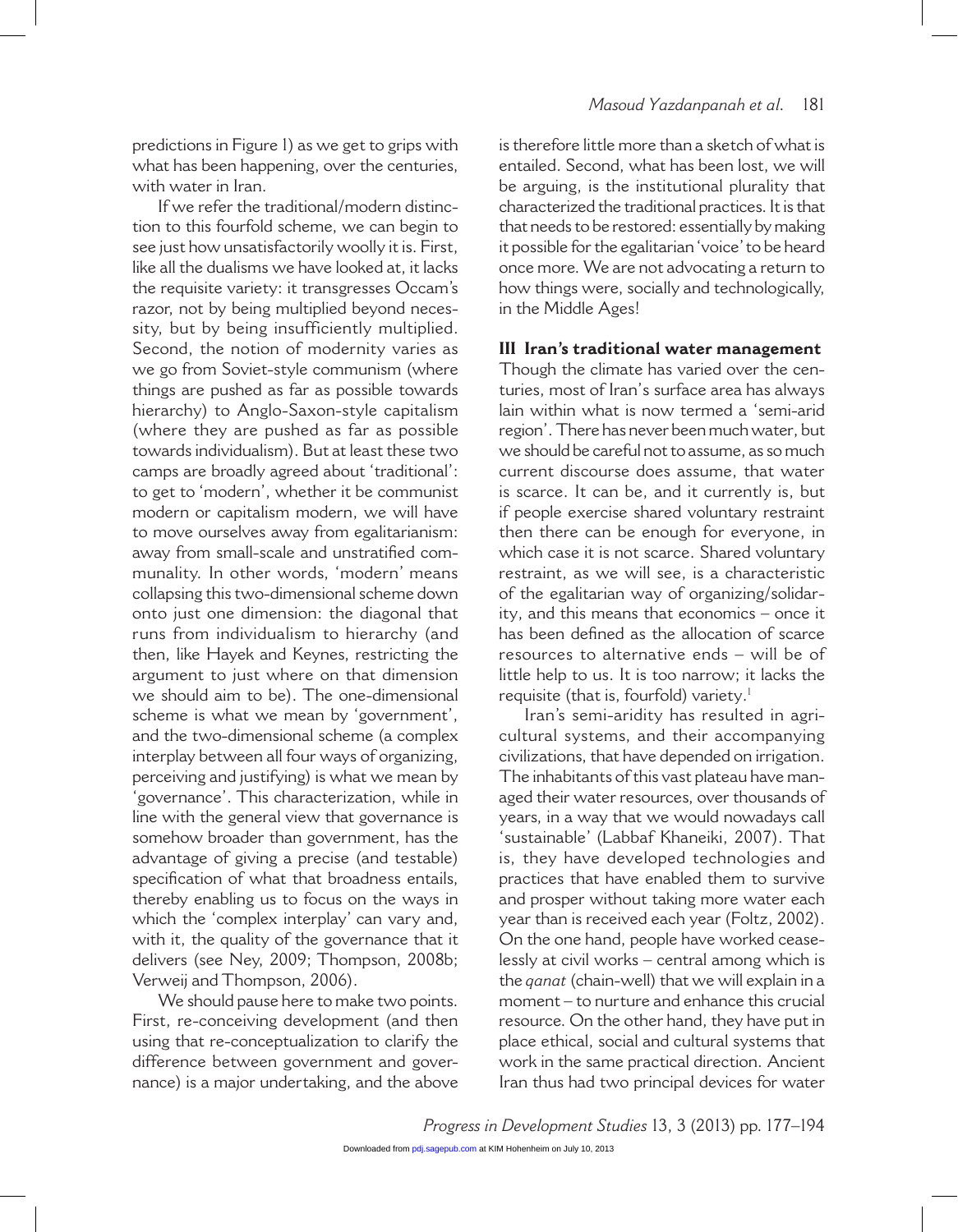management: an accumulation of technical knowledge and a socio-ethical–cultural system. Together, these devices recognized both the ecological realities of the plateau's desert climate and the social imperative of conserving and distributing water in a way that ensured its availability to all. However, the advent of modernity, as we will see, changed all that.

A misplaced faith in the ability of some combination of technological intervention and market mechanisms to transform the ecological reality, by increasing both the supply of water and the efficiency of its use, has done for the first device. And a narrow focus on the provision of public goods (via the state) and private goods (via the market), at the expense of the common-pool goods that were so crucial an ingredient in the age-old mix, has done for the second device. That, in essence, is the governance-to-government transition that, we are arguing, needs to be reversed. Getting common-pool goods, and the sort of social relations and technological competencies that go along with them, back into the currently impoverished state of affairs is the only way to resolve the looming super-crisis.

Islam and, before that, Zoroastrianism have been the dominant religions in Iran, and both have provided support for its water management systems. Iran, of course, is still an Islamic country (indeed, it is an Islamic Republic) which suggests that the belief system has somehow become disengaged from the practical business of water management: another instance, perhaps, of the dysfunctionality inflicted by modernity. A brief survey of how these two religions were engaged with water management may therefore provide some guidance as to how Islam might become re-engaged.<sup>2</sup>

In Zoroastrianism, water is associated with the goddess Anahita, with another deity, Patet Apam, being the guardian of rivers, springs and the sea. According to the sacred text, the *Avesta*, water must be kept pure and unpolluted, and Zoroastrians, when approaching a stream, waterfall or spring, should recite an invocation – the *Ardvisura Banu* – from the *Avesta*. The Zoroastrian ritual calendar marks the harvest, *paitishalam*, by commemorating the primordial creation of water, and many of the important annual festivals celebrate seasonal aspects of nature: New Year on the first day of spring, the water festival in summer, and so on (Jafarey, 2005). In Islam, the *Quran* similarly emphasizes ecological understanding and stewardship. Human beings, it insists, though they are at the top of creation, are still members of the community of nature. Humankind is the trustee for the planet, and humans, while entitled to live on the Earth and benefit from it, are not entitled to pollute or otherwise destroy the environment. Any behaviour that jeopardizes the future of natural resources is thus an act against God and his creation (Haleem, 1989, cited in Balali *et al.*, 2009).

Cultural practices (which, of course, are permeated by religion but not synonymous with it) similarly reveal a preoccupation with, and respect for, water (Foltz, 2002). In Esfahan Province some villages still celebrate an annual '*qanat* wedding', in which women prepare a special soup and then choose an elderly 'bride' who is dressed up, washed in the *qanat* and then pours the soup into it. This ritual, which no men are allowed to participate in, is believed to ensure that the *qanat* will continue to bring water for another year for the sake of its 'bride'. In other villages, a young boy will bring water from one *qanat* to another so as to perform a similarly auspicious 'marriage' of the two water sources. And in times of drought, in the Shahr-e Kord region, villagers perform a rain dance. Fire is carried by the participants in all these rituals indicating their survival from Zoroastrian times and testifying to the persistence of community-focused concerns for water.

Drawing on a combination of indigenous knowledge and experimental hydrology, the inhabitants of what is now Iran have, over the millennia, developed an impressive technological complex around water management: water mills, underground reservoirs, ice-ditches, dykes, and so on, all of which are dependent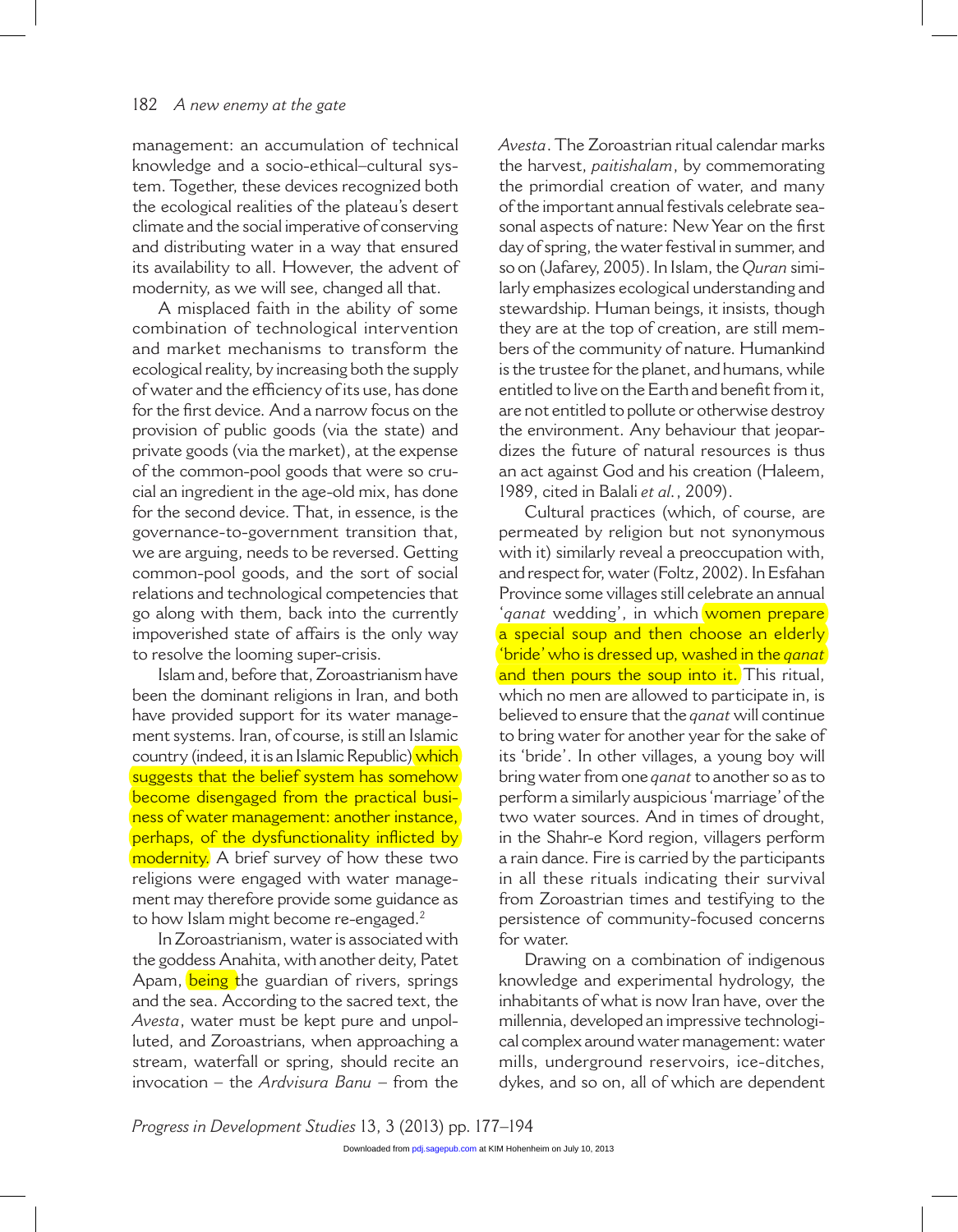on (or subservient to) the *qanat*. This *qanat*centred technological complex is thus tied into a whole array of ethical principles, religious beliefs and cultural practices, with neither the technical nor the social making much sense without the other: a 'socio-technical system'.

The *qanat* (or chain-well) is a method of tapping groundwater without the use of lifting devices. By sinking a line of wells and then linking them with a gently sloping tunnel, the groundwater is brought from the higher ground until, after sometimes tens of kilometres, it reaches the surface to create what is, in effect, an artificial oasis (Lambton, 1953). This remarkable invention eventually spread from the Persian Empire to China, Arabia, Syria, Mongolia and North Africa and, from there, to Spain, from where it was later carried to Mexico and South America (English, 1997). In Iran alone, according to current statistics of the Qanat Information Bank, there are some 32,698 *qanat*s (Forouzani and Krami, 2010) comprising more than 273,500 kilometres of underground channels. This system was not centrally planned; it grew incrementally, and the fact that it has been growing and functioning for thousands of years is proof that the groundwater that it taps is not being depleted; it must be recharging itself (with, as we will see, some ingenious human help) as quickly as it is being used.

Since the channels were underground, evaporation loss was minimal and the water remained cool through the hot desert summers. With the system designed around the climatic and topographic conditions, the mountain run-off was made available to farms, market gardens and towns, the one crucial proviso being that the flow of water through the *qanat*s did not exceed the supply of water into the aquifers. As long as that limit was not exceeded the level of the groundwater remained steady, and this meant that, properly maintained, the *qanat*s could provide a reliable and steady supply of water century after century. Supply, however, was enhanced by various human interventions that were also a

part of the socio-technical system. Recharge was augmented by the construction of dams to capture the winter rains and prevent a fraction of them running away as surface water. These dams were constructed in such a way as to constitute a designated area that extended, depending on local conditions, between one and three kilometres on either side of the *qanat*s. Since no individual farmer could command either the capital or the manpower needed to construct and then maintain a *qanat*, it could only be done through collective action. The engineering and its accompanying technology thus required a particular kind of social organization, and vice versa. The *qanat* socio-technical system thus required a 'we're all in this together' ethos and a resulting commitment to shared voluntary restraint (something that, contra those who subscribe to the 'tragedy of the commons', is quite easily achieved in the face-to-face setting of a village). The modern socio-technical system, as we will see, dispensed with these crucial institutional features. The *qanat*, therefore, is not just an engineering wonder; it is also a remarkable social phenomenon. And it is the two together – each requiring the other – that constitutes the traditional socio-technical system (Balaili *et al.*, 2009).

The consequence of this energetic, 'cando', small-scale kind of collaboration, repeated again and again in village after village across Iran, has been a high level of local autonomy, community empowerment and public participation: a fine example of what is called 'bonding social capital' (Szreter and Woolcock, 2004). This (referring back to Figure 1) is in contrast to both 'bridging social capital' (which is characterized by market relationships) and 'linking social capital' (which resides in the sort of hierarchical relationships by which the grassroots are connected to higher levels and eventually to the state). Labbaf Khaneiki (2007) argues that most of the socio-political structures of Iran, being rooted in the long history of this pervasive water management system, are still strongly imbued with this particular form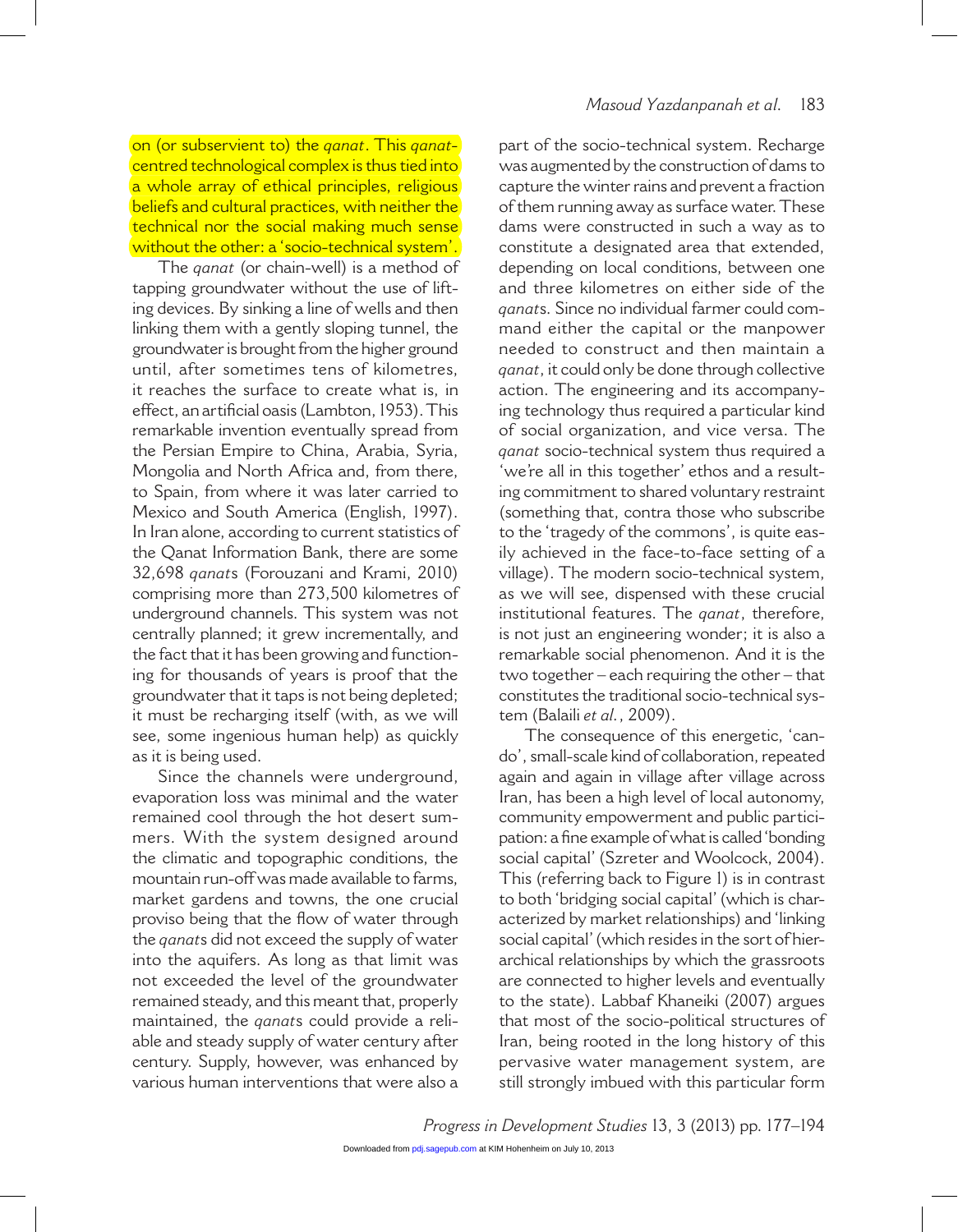of social capital; far from modernity, in other words. This, if true, is good news for those, like us, who see modernity as the root-cause of the looming super-crisis.

#### **IV How, then, were these three kinds of social capital related?**

The Iranian government has always placed a high value on water. The more perfect the distribution and management of water, the more taxes the government could levy (without any concomitant increase in pain). Government has therefore intervened in water management whenever any disorder in the agricultural production system that threatened the prospect of reduced tax revenues has arisen (Yazdi and Labbaf Khaneiki, 2007). The state, moreover, had an interest in expanding the *qanat* system, since that would increase its revenue, thereby enabling it to better resist external attack and lessen internal dissent. *Qanat*-builders and their heirs were therefore granted a fivegeneration 'tax holiday' (Balali *et al.*, 2009) and this incentive resulted in the establishment of thousands of new settlements and the expansion of many of the existing ones. Furthermore, since the villagers themselves were not averse to opportunities for expansion, or to increased prosperity, or to being better protected from conquerors and marauders, there was a considerable mutuality of interest at the receiving end of this policy. At the state level, the ancient water authority took responsibility for adjudicating on water ownership, for recording water shares, and for calculating the amounts of tax that farmers had to pay for these shares. But water management did not end there; the 'dividing of the waters' (according to land ownership, irrigation rights, time shares, and so on) had to be matched with likely changes in the volume of water over the year, and accurate and acceptable judgements on that sort of matching could only be achieved at the local level: among and between the various actors – farmers, landlords, *qanat*-diggers, blacksmiths, carpenters, and so on – whose diverse contributions were

vital to the sustainable functioning of this complex socio-technical system. Key to this grassroots element within the system of water governance was an institution known as *buneh*.

The *buneh* was a multi-family collective, the major function of which was to reconcile the efficient exploitation of productive land with the careful use of the available water (that availability itself being, in large measure, a function of the socio-technical skills inherent in the *buneh*). All the *buneh*'s members, being peasants, were of the same social status (distinct, that is, from landlords, and so on, up to the king himself) but there was a division of labour between them. Each *buneh*, typically, had six members: the *buneh* head (or irrigator), two assistants and three sharecroppers (Lahsaeizadeh, 1993). *Buneh*s, however, were not autonomous; each was tied into a wider network that took in the landlord, other *buneh*s within the village, and a number of crucial specialists: the *qanat*-diggers, blacksmiths, carpenters and village-level service-providers such as barbers and bath-keepers. This sort of network, with all its diversity and mutuality, constituted the production system. Salmanzedeh and Jones (1981) see this as an 'agrarian structure', shaped over many centuries by a complex set of interrelated physical and cultural factors, and replicated again and again across the Iranian landscape. This agrarian structure, thanks to the plurality of ways of organizing and perceiving that it contains, can be seen as constituting an impressive 'learning system':

1. The clear emphasis on the efficient exploitation of productive land (together with the ever-expanding *qanat* system) comports with the notion of 'bridging social capital' and with the conventional social science concept of 'markets' (along with its supportive 'substantive rationality' – the 'bottom line' – and its tendency to see nature as essentially robust and bountiful (as is inherent in the ball-in-a-basin icon in Figure 1) with the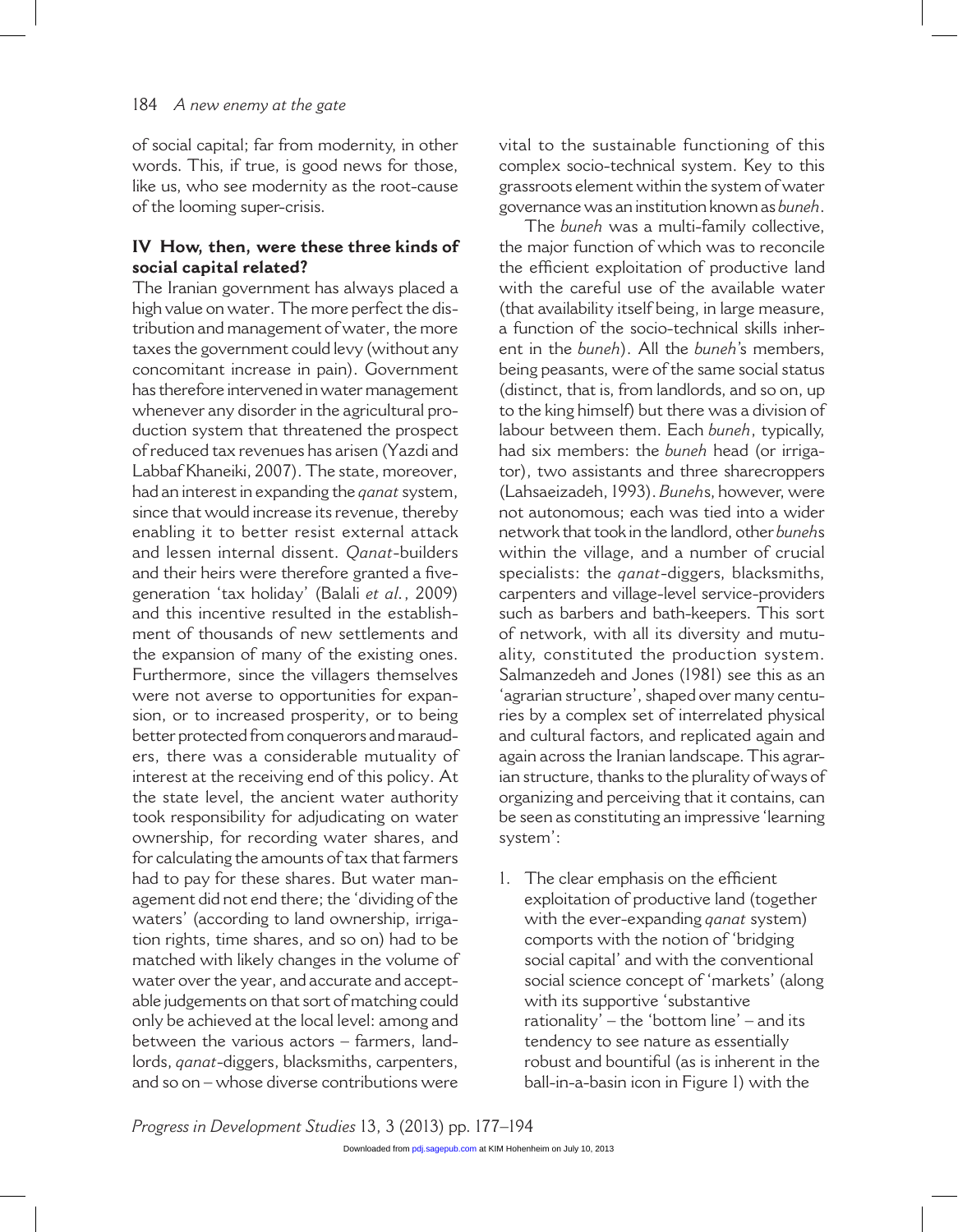*qanat*-based expansion proving that to be the case.

- 2. That efficient exploitation, however, has to be reconciled with the careful use of available water, and this is where the sort of shared voluntary restraint that goes with the equality-enforcing co-operative aspect of the *buneh* comes into its own. This corresponds to what we have been calling 'bonding social capital' and to a form of social solidarity (egalitarianism) within which, and in marked contrast to both markets and hierarchies, the notion of scarcity has no place. Nature, far from being robust and bountiful, is fragile and parsimonious (as is inherent in the ballon-an-upturned-basin icon in Figure 1). It is therefore up to us to collectively bring our needs down within the limits nature has set. Provided we all do that there will be plenty of water for all (and therefore no scarcity even though there is very little water). And that is what is going on within the co-operative, 'horizontal', caring-and-sharing part of the agrarian structure (and affirmed in all those cultural practices – *qanat* marriages and so on that, as we have seen, go way back to Zoroastrian times).
- 3. Some components within the agrarian structure, however, fit neither with the exuberance of market individualism nor with the restraint of horizontalizing egalitarianism. The linkages that go from the peasants to the landlords, and eventually all the way up to the king, entail status distinctions – hierarchy, in the conventional social science contrast to the market – and these align with what we have been calling 'linking social capital'. Nature, in this form of solidarity, is robust but only within limits (as is inherent in the ball-in-a-trough-betweentwo-humps icon in Figure 1); beyond those limits lies catastrophic collapse.
- 4. Finally, in contrast to the 'can do' exuberance of the market individualist

actors, to the shared voluntary restraint of the egalitarian actors, and to the expert-guided command-and-control of the hierarchical actors, there will always be some who find that nothing they do makes much difference (as is inherent in the 'flatland' icon in Figure 1; push the ball this way or that and the feedback remains the same). 'It is God's will', 'What's the point?', 'Why bother!' are the characteristic responses of those who find themselves fatalized: a situation that exactly matches the sort of setting – southern Italy is the classic example (Putnam, 1993) – where there is no social capital of any kind.

Our hypothesis is that, while fatalism is not absent from this traditional agrarian structure, it becomes more and more widespread and dysfunctional when, as has happened with modernization and the accompanying shift from governance to government, the 'learning system' is impoverished by the exclusion of the egalitarian solidarity and its accompanying bonding social capital.

#### **V Iran's modern water management**

In the aftermath of the Second World War, a secular government, dependent on (but peripheral to) world capitalism, and in harmony with the then-current Western ideology and belief system, came to power in Iran. This was the background for the 1960 'White Revolution': an America-inspired transition to the sort of 'Free World' stance that was at that time pitted against the communist ideology of the Soviet bloc in a confrontation – the Cold War – that eventually came to an abrupt halt in 1989 when the Soviet Union collapsed. Progress – by way of industrialization and urbanization – was the main revolutionary goal, but the agricultural and water sectors too were dramatically altered. These dramatic changes, however, were not anticipated, the countryside being viewed as a backward part of the economy: one that had no real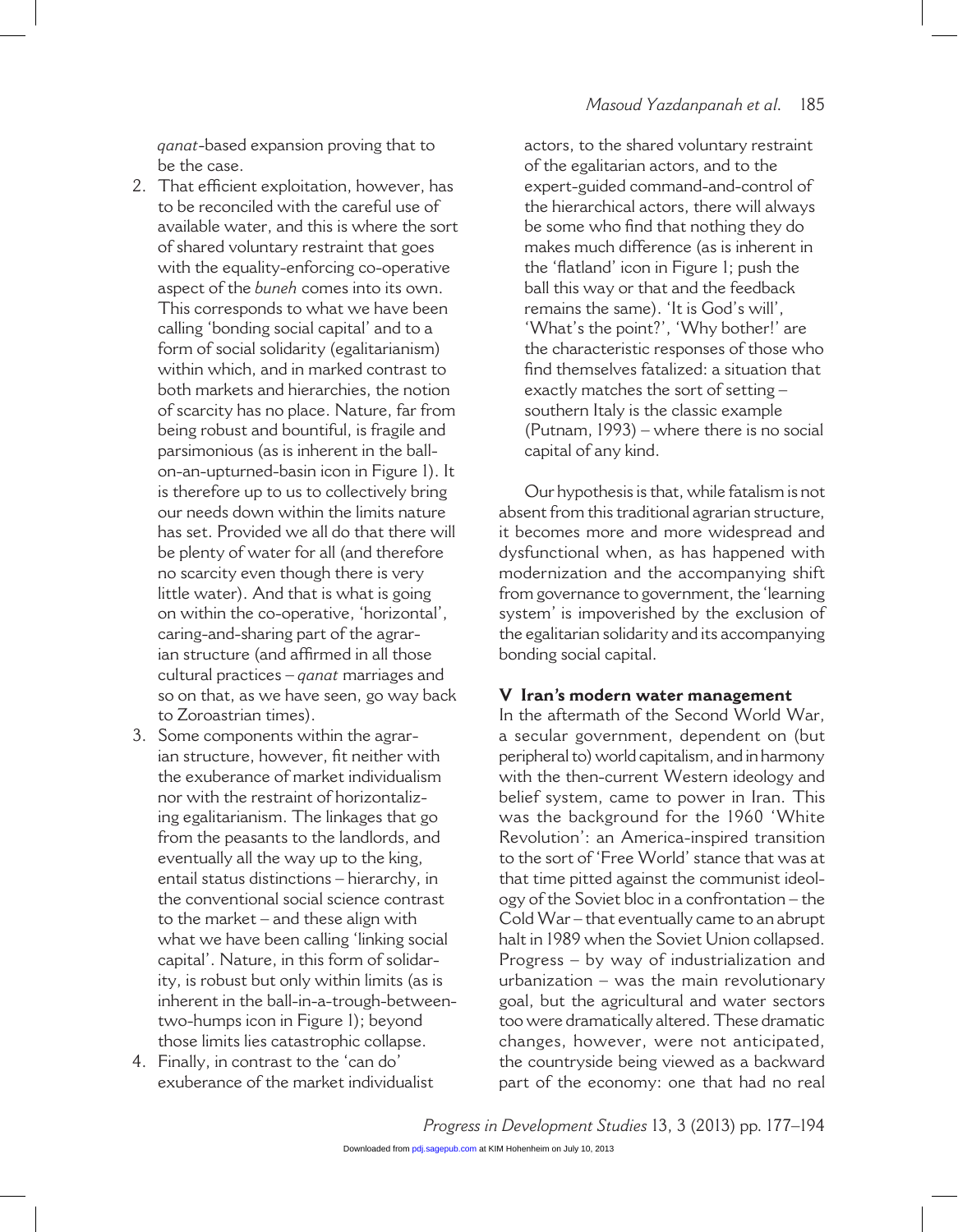connection with the forward-looking, industrialized and urbanized state of affairs that was about to be put in place (Asaesh, 1994).

Water management, in particular, would have to be transformed, and it was believed that new hydrological technologies, borrowed from the West, would be more than adequate in meeting the country's skyrocketing demand for water. As in the western United States, it was confidently assumed that arid regions could be industrialized by making the necessary water resources available by building dams, pumping groundwater and constructing canals to bring water from remote sources in order to make the entire desert bloom (Allan, 2005). This sort of approach in terms of the technical management of water now goes by a number of labels: the 'prediction-and-control paradigm' (Pahl-Wostl, 2007), 'predictive management' (Termeer, 2009) and 'predict-and-provide' (Lack *et al.*, 2006), all of which are subsumed within the more general concept of the 'hydraulic mission paradigm' (Molle *et al.*, 2008). The assumption in the hydraulic mission paradigm is that nature can be controlled through scientific and technological means: the construction, for instance, of new and largescale water systems comprised of reservoirs, canals, hydroelectricity stations, and so on. All this, moreover, is planned and determined by state agencies, using state funding. The emphasis is on technical solutions to narrowly defined environmental problems, with regulatory authorities implementing those solutions on the basis of expert advice (Pahl-Wostl, 2007): 'rational management', in other words: the particular style of policy-making that you get when just two of the ways of organizing – hierarchy and individualism are present and egalitarianism is excluded (Ney, 2009). This, in our terminology, is 'government', in contrast to the more plural and responsive (and traditional) 'governance' that it has supplanted.

Though the agricultural sector was marginalized during that era, it did not escape the sort of purposeful planning that characterized the White Revolution. The main impetus for its transition to modernity came in 1960, with the land reforms that broke up the large estates and redistributed the land to the peasants. This, in our terminology, was a marked weakening, at the village level, of hierarchy, and, when combined with other planned interventions (extension services, subsidized inputs, and improved communications), it drastically changed the agricultural system. More land was brought into cultivation, fertilizer use was significantly increased (Deihimfard *et al.*, 2007), and there was a marked diversification of crops (particularly into cash crops, especially wheat) (Yadghar, 2003).

The dominant agricultural policy, at that time was the productivist, with its emphasis on the high pay-off input model (Rezaei-Moghaddam *et al.*, 2005). So Iran experienced a double whammy, with an industrialized style of agriculture – modern agriculture's package of high-yield varieties, fertilizers, pesticides and heavy irrigation – being piled on top of the White Revolution's land reforms. Inevitably, water demand increased way beyond what the *qanat* system could provide (Yadghar, 2003). The *qanat* system then got the blame for this, with most Iranian scientists and politicians exaggerating its technical deficiencies so as to justify their own modernizing programmes and to persuade farmers to switch over to pump extraction (Balali *et al.*, 2009). Tube wells and pumps, however, simply did not entail the sort of egalitarian collaboration that had characterized the *qanat*s. They could be deployed by the individual farmers, each on his own land (ownership having been vested in them by the 1940 Land Reform Act). And, with the wells and pumps private in this way, the water too became perceived as a private good. The result has been a 'race to the bottom': to the bottom of the aquifer in this case, with the competitive advantage going to those who were able to pump the cheapest water (the water nearest the surface) before it could be accessed by the others. As a result, many deep wells were sunk and water was pumped with little concern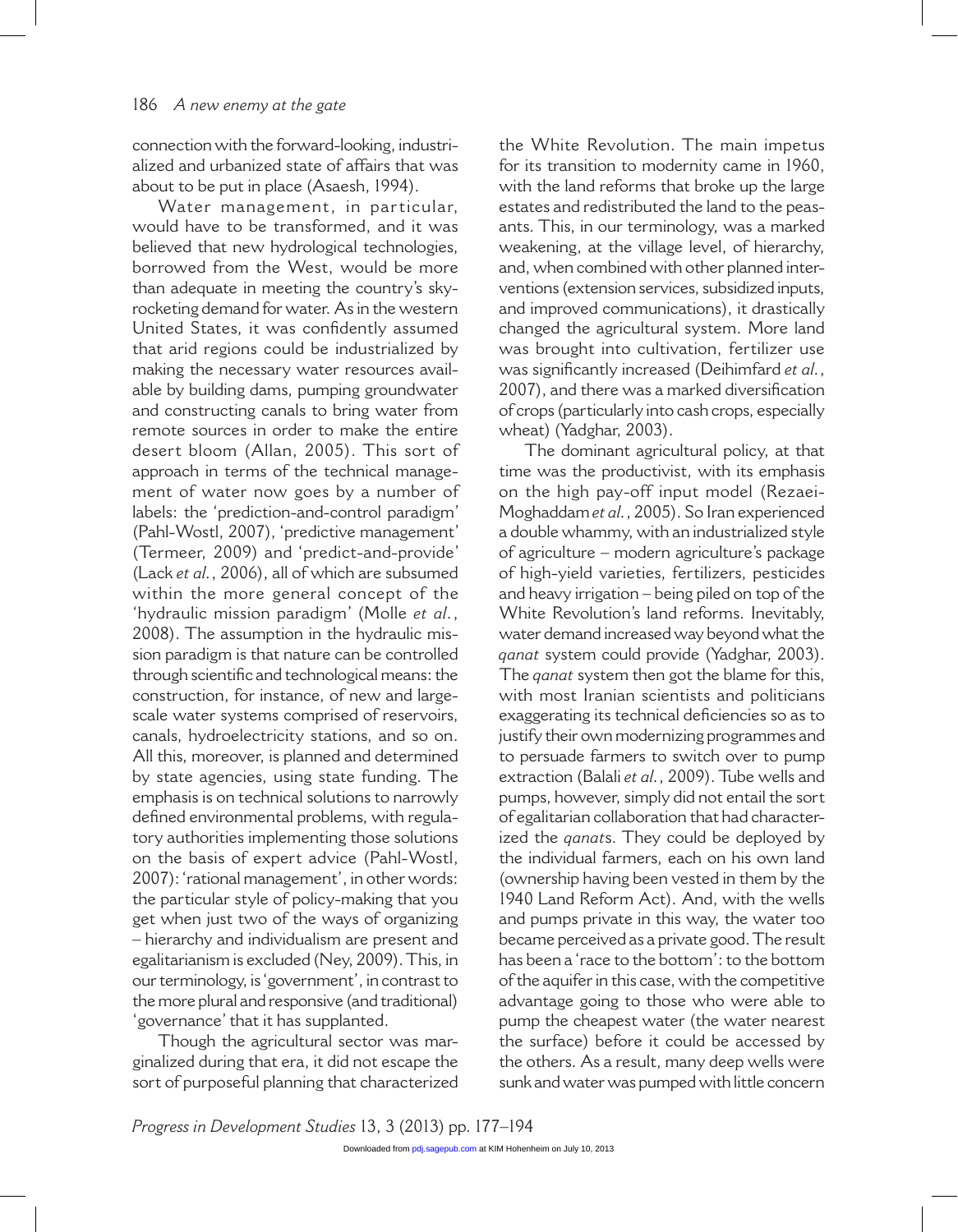about the environmental effects of what is now called 'competitive deepening'.3 Nor was there any entertaining of the alternative: keeping the *qanat* system and opting for demand management instead of 'predict-and-provide'. The romance of this new water management paradigm, moreover, did not end there.

#### **VI Governance out; government in**

In the traditional paradigm the cultural, religious and technical aspects of the production system were closely interwoven. In particular, the moral responsibility towards nature ensured that water was valued as much more than a mere commodity. In the modern paradigm, however, we get a new world view: one in which, as Cruickshank (2009) has argued, production is split off from culture. Culture and nature are no longer brought together locally: no *qanat* weddings, no more invocations to ancient gods and goddesses. Or, to be more precise, culture and value-creation are increasingly joined together in a fundamentally non-local way, by means of a universal and instrumental ideology based on the industrialized exploitation of natural resources. Balali *et al.* (2009) call this a 'mechanistic' world view, the new water management regime, with its reliance on deep wells, fossil energy and large dams, being more in tune with the impersonal workings of some vast machine than with the ethico-religious frameworks of the past and their accompanying *qanat*-based sociotechnical systems. This mechanistic world view, in turn, was supported and justified by what is now called a 'totalizing discourse' (Mehta, 2010): one in which all aspects of water are reduced to a single framing in terms of 'water scarcity'. In this discourse, water becomes either a public good or a private good, but no longer a common-pool good (since common-pool goods require both the weaving together of water's multiple aspects *and* the localization of that weaving together).<sup>4</sup>

1. The Green Revolution's centralized expert approach, in line with the

then-current goal of modernization, opened the way to an industrial style of agriculture. This approach, it has been argued, was both reductionist and positivist, in the sense that it provided the tools that made possible the conquest of nature for the improvement of human welfare and, in the process, separated society from nature (Brunner and Steelman, 2005; Dietz *et al.*, 2003; Nelson *et al.*, 2008). Water management was seen as primarily an engineering problem: one in which the efficient solution lay in technological fixes.

- 2. Water management thus became the preserve of technical experts working under the auspices of the state (Pahl-Wostl, 2002). The assumption was that water (and natural resources in general) can be predicted and controlled, notably by means of planned and large-scale infrastructural works: Nehru's large dams as India's 'temples of the modern age' being the classic instance.
- 3. Attention thus shifted away from the traditional *qanat*-based technologies and towards large dams, irrigation canals and deep wells equipped with pumps. This was a shift from living with water to mastering it through science and industry (Allan, 2005).

Water, of course, turned out not to be as controllable as was thought. While the *qanat*based socio-technical system made it difficult to extract more water than was finding its way into the aquifers, the new socio-technical system pretty well guaranteed the opposite: competitive deepening.

Competitive deepening can be seen as a pathological consequence of the 'totalizing discourse' in which everything is reduced to 'water scarcity'. Scarcity, we can observe, is vital to both markets and hierarchies: the two forms of social solidarity that are recognized by the over-narrow framing we have labelled 'government'. Markets need goods to be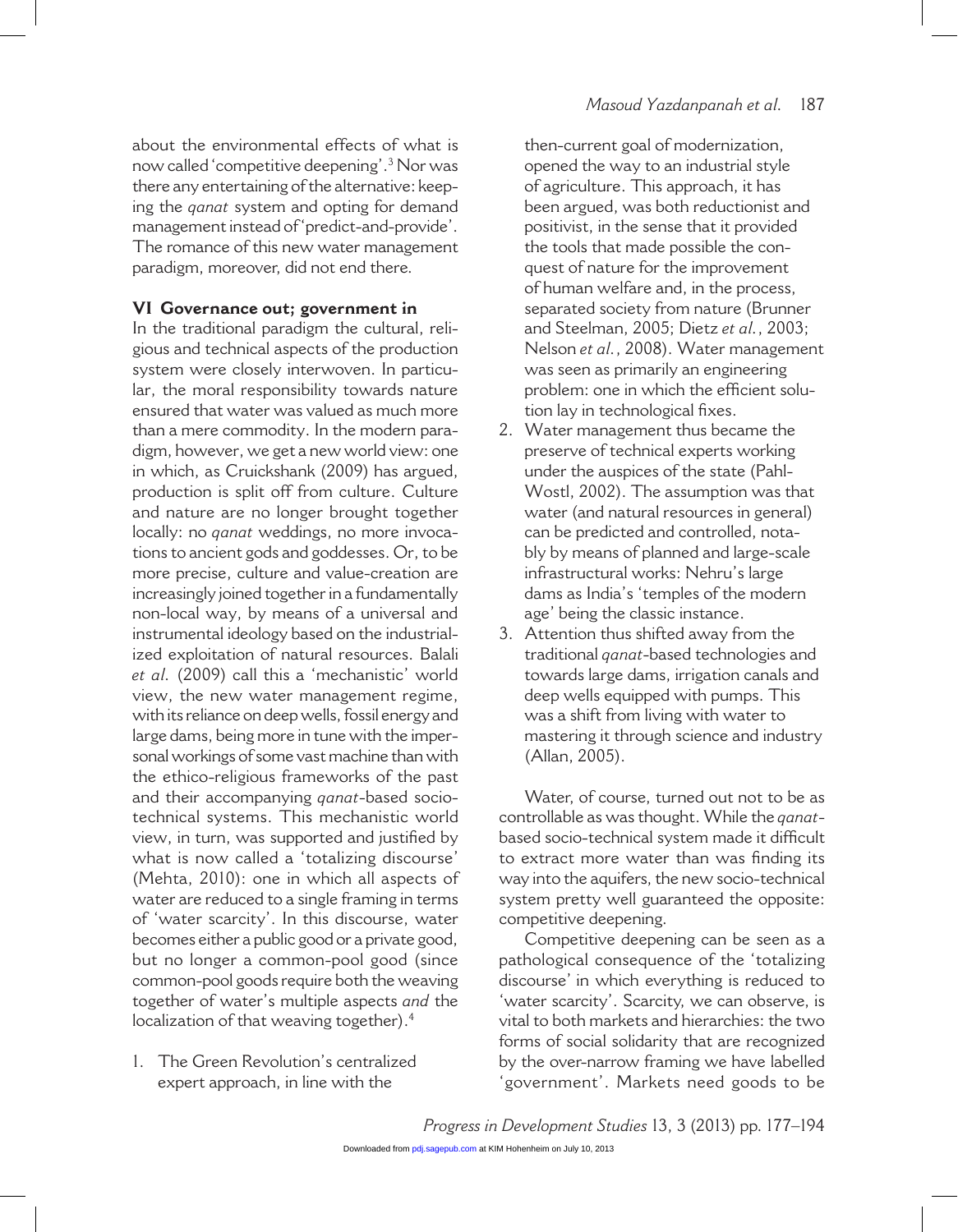scarce (otherwise people would not have to rank their preferences) and so do hierarchies (so that, when markets fail, they can step in and set prices). But common-pool goods – the water that flows through the traditional *qanat*s, for instance – are not scarce, and therefore find themselves excluded by the totalizing discourse: the discourse that has justified and promoted the White and the Green Revolutions.

#### **VII Know your enemy**

The Land Reform Act did away with the *Zamindar* – the large landowner – and, with no civil organization to replace it, the state became the big lord: one single actor, and at the national level, where before there had been a multitude of these essentially hierarchical actors, all at the village level. This, especially because the *Zamindar* have had a major role in ensuring that the *qanat*'s water remained a common-pool good (Forouzani and Karami, 2010) was a major institutional shift: away from governance and towards government. It also paved the way for an entirely different type of production system: 'modern' technologies for sinking boreholes and pumping water, capitalistic farm enterprises, rural cooperatives and agribusinesses, all directly guided by policy that was formulated and implemented at the state level. There was a simultaneous loss of plurality (private and public goods but no common-pool ones) and a migration of institutional arrangements from the village to the national level: lots of market and state, you could say, and very little genuine civil (that is, egalitarian) society.

Modernization continued after the Islamic Revolution, but in a modified direction. Increasing solidarity with other Islamic and revolutionary nations, together with a marked antipathy towards the capitalist West ('the great Satan'), led to more rapid population growth, along with a brake on the previous regime's factory-building, and a questioning of that regime's efforts to industrialize the agricultural sector (Foltz, 2001). Agriculture thus became a central focus for Iran's post-revolutionary policy-makers, and there was a marked expansion of mono-cropping, along with the incentivization of grainproduction through such interventions as guaranteed purchase, subsidization, crop insurance, and so on (Deihimfard *et al.*, 2007). The result was a new, and distinctly Iranian, modern agriculture, with more and more land (even land with marginal agricultural potential) being brought into cultivation. Between 1973 and 1998 almost 483,000 hectares went under the plough, and many deep boreholes were sunk so as to provide them with pumped-water irrigation (Balali *et al.*, 2009). The end-result of all this, with the *Zamindar* no longer mediating between the micro and macro-social levels, and with the market's operation distorted by a host of welfarist interventions, was a kind of centralized command-and-control state: prescriptive management, with very little scope for those at the micro-level to communicate with those who were doing the prescribing.

The gulf between what this sort of regime aspires to and what it actually ends up doing has received considerable scholarly attention, often in settings remote from Iran (which is all to the good, since we wish to criticize this general kind of shift away from governance and towards government rather than Iran itself). Some social scientists (for example, Rose, 1993) would characterize this Iranian regime as a 'welfare state'; the welfare state is seen as attempting to foster a nationally inclusive social citizenship through the maintenance of full employment, integrated public service provision, and extensive safety-nets for the vulnerable. In a welfarist regime, the state becomes the 'central brain' of the country and thereby, so this mind-set asserts, makes the best and most rational decisions for all the lesser parts of the social body. Both characterizations seem to fit the Iranian case, especially when we look at its agricultural sector, where policies of subsidization, stabilization and expansion have collectivized the economic risks to farmers and transferred them to the state. The 'central brain's' idea was that all this would ensure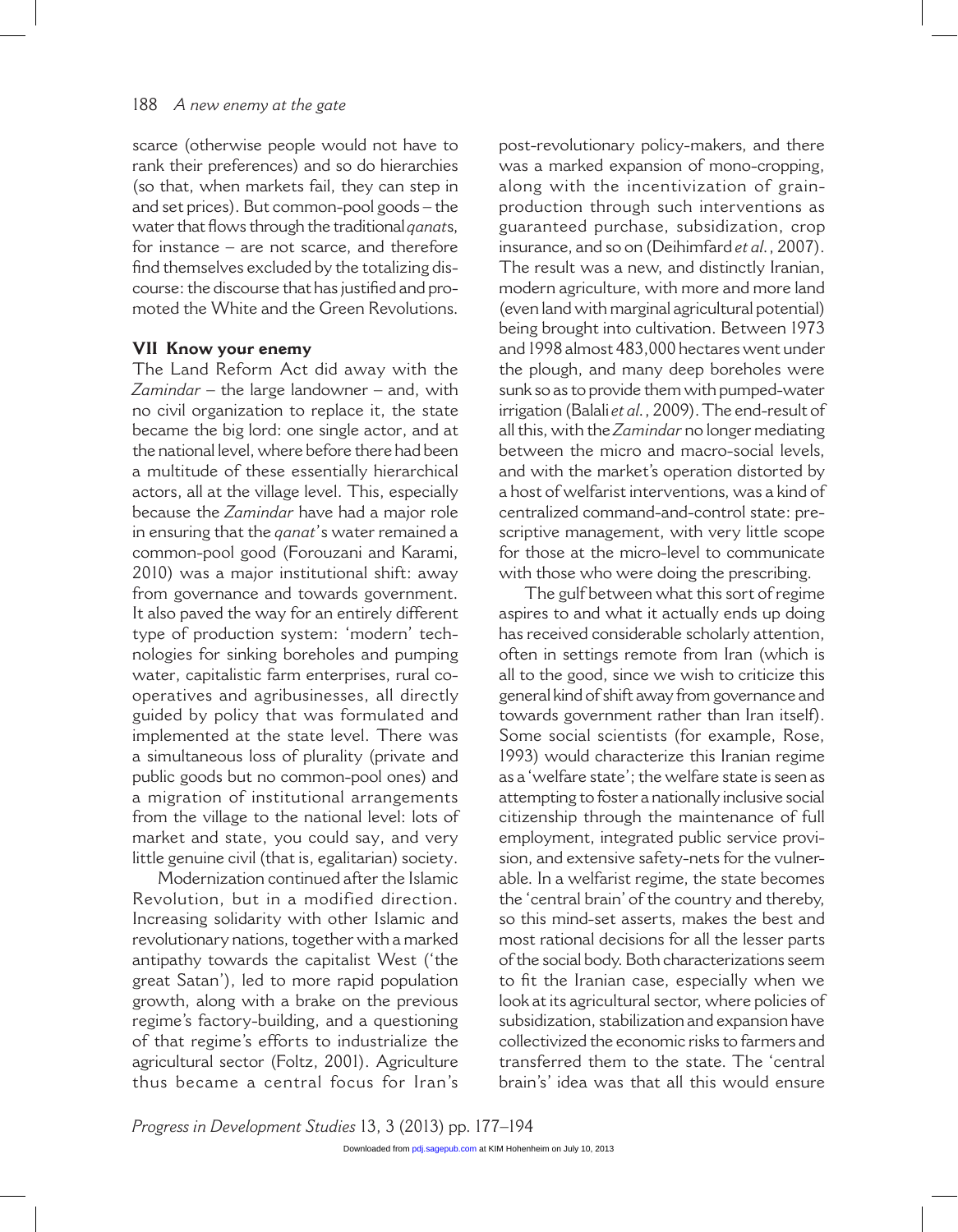that farmers' productive capacity would be protected from the adverse impacts of both market fluctuations and natural disasters.

These same social scientists then go on to observe that there is a host of inefficiencies and dangers associated with this sort of extensive state involvement in social and economic life. Such involvement, they point out, perpetuates inequalities, stifles economic growth, creates dependency and suppresses individual endeavour. Instead of citizenship constituted in terms of social obligations and collectivized risks, what is needed, so this argument goes, are individualized citizens, all drawing on their capacities to conduct themselves in an entrepreneurial manner (Rose, 1999: 139). The enemy, therefore, is centralization and hierarchy, and it can be overcome by decentralizing and by shifting towards market individualism: the 'Washington consensus', in other words (the hierarchical assertion that markets can, and should, do it all). However, despite appearing to make sense of what is happening in Iran, there is something seriously wrong with this diagnosis and prescription. First, if the diagnosis is valid, it would hold for all welfare states, and it does not. Norway, for instance (to take one of the Scandinavian welfare states), is one of the most equal of countries, as well as being one of the richest (and therefore no slouch when it comes to economic growth). Nor is it easy to discern much passivity or lack of individual endeavour among its citizens. Second, if this prescription – essentially Alan Greenspan's 'self-interest ideology' – is valid, how come it has just plunged the world into the deepest financial crisis since the Great Depression?

The trouble, we would suggest (and we have been arguing along these lines throughout this article), comes from this welfare state framing not being sufficiently varied: just hierarchies and markets, together with the invalid assumption that hierarchy is somehow restricted to the state level and cannot manifest itself at more micro-levels (for example, the village). But if there were only markets and hierarchies, there would only be two kinds

of goods – 'private' and 'public', whilst, as political scientists and economists have long recognized, there are also 'common-pool' goods (the water in the *qanat*s, for instance) and 'club' goods (which is what you get in those social settings – 'crony capitalism' – where the suppression of the egalitarian civil society actors permits a too cosy comingtogether of hierarchical and market actors; Thompson, 2005). Nor did the hierarchy inherent in the peasant–*Zamindar* status distinction migrate all the way up to the state level and become a remote 'central brain'; it stayed anchored at the village level, closely tied into local realities and tacit knowledge (knowledge, such as how to dig *qanat*s, that could never be transferred to the 'central brain').

The enemy, therefore, is not too much state hierarchy, nor is it not enough market individualism. Rather, it is the exclusion of that which is neither of these! This misidentification of the enemy is then compounded by the assumption that hierarchy implies the state level and markets the individual level. Rather, institutional style is independent of social scale. There are centralizing and hierarchical actors at the village level (as we have seen with the *Zamindar*), and vast multinationals (though they may be hierarchical internally) are 'market individuals' in their external transactions. Hence Ronald Coase's famous observation that firms are 'islands of central planning in a sea of market relations'. Indeed, the plural rationality argument is that the four solidarities/ways of organizing have a sort of fractal quality and can therefore be expected (in varying strengths and patterns of interaction) at every scale level: from the global (for example, international negotiations over climate change; Douglas *et al.*, 2003) to the most local (for example, household consumption styles; Dake and Thompson, 1999).

#### **VIII So, if the enemy is not what it used to be, does that make a difference?**

We need to proceed carefully here because, as we have already pointed out, the conceptual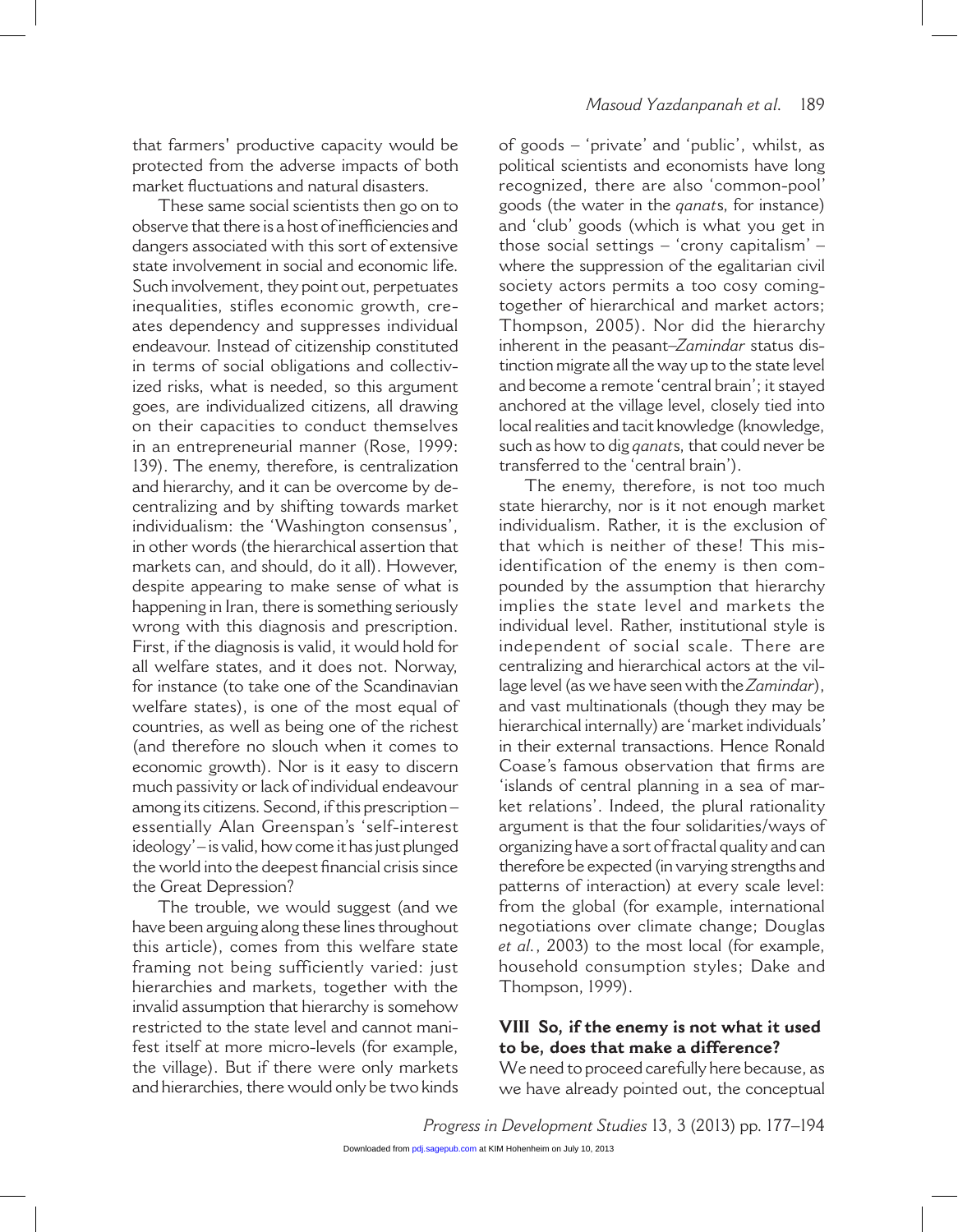framework that gives us the 'mis-identified enemy' 'does' fit the Iranian case quite well. The troubles only show up when we look at other welfare states, and when we start unpacking the institutional dynamics at the various scale levels.

In some villages in Southern Khorasan, which lies at the edge of Iran's central desert, the people had for many years earned their living by camel husbandry. The 'central brain' then decided that they could improve their economic situation by switching to pistachio cultivation. They were to give up their camel husbanding (which was seen as a waste of time and money) and convert their meagre pastures into irrigated orchards, with the water being pumped from the many deep boreholes that were sunk across the arid landscape. The extracted water, however, was saline and, when inadequately drained, left a residue of salt which then built up to the point at which the pistachio trees could no longer survive. The farmers therefore elected to return to camel husbandry, only to find that the environmental conditions were so altered that there was no longer the sparse vegetation that hitherto had provided food for the camels. The pumps, it turned out, had so depleted the aquifer that the roots of the plants (such as *alhaji*) that were the main food for the camels could no longer reach water. In this way, the villagers lost both livelihoods – agriculture and animal husbandry – and were forced to migrate to some of the principal cities, where they became fatalized squatters on the urban margins. Agricultural modernization, when implemented in this centralized and expert-guided way, resulted in many indigenous crops being lost, and many adaptive practices (camel herding, for instance) being abandoned. As the mono-cropping of high-yield varieties spread on a national scale so more and more water and artificial fertilizer were needed and these, in turn, often resulted in the salinization of the land. The entire system was thus locked into a downward spiral.

Clearly, then, there is much more behind this looming super-crisis than just too much



government hierarchy or not enough market individualism, and our plural rationality explanation replaces the linear back-and-forth model (with hierarchy at one extreme and markets at the other) with a two-dimensional model, in which there is a 'triangular interplay' between the three 'active' solidarities/ways of organizing: hierarchy, individualism and egalitarianism (Figure 2).

When all three solidarities are in evidence (when they all have 'access' to the decisionmaking process, that is) and when all six arrows are in place (when each of the three solidarities is 'responsive' to the other two, that is) then the dynamic plurality is at its richest: a state of affairs that is termed 'clumsy institution'5 (Verweij and Thompson, 2006; Thompson, 2008b). At the other extreme, when decision-making is dominated by just one of the solidarities (when access is singular, that is) and just one 'voice' drowns out the others (when responsiveness too is singular) then we have what is termed 'closed hegemony'. And, somewhere in between, we have a range of situations in which two solidarities have access and together exclude the third, and one of these – the linear to-and-fro of hierarchy and individualism (market) – is pretty much what Iran has now shifted to, from a 'traditional' state of affairs that was pretty close to clumsy institution.<sup>6</sup> A further prediction from the theory of plural rationality is that, as access and/or responsiveness are reduced so more and more actors within the system will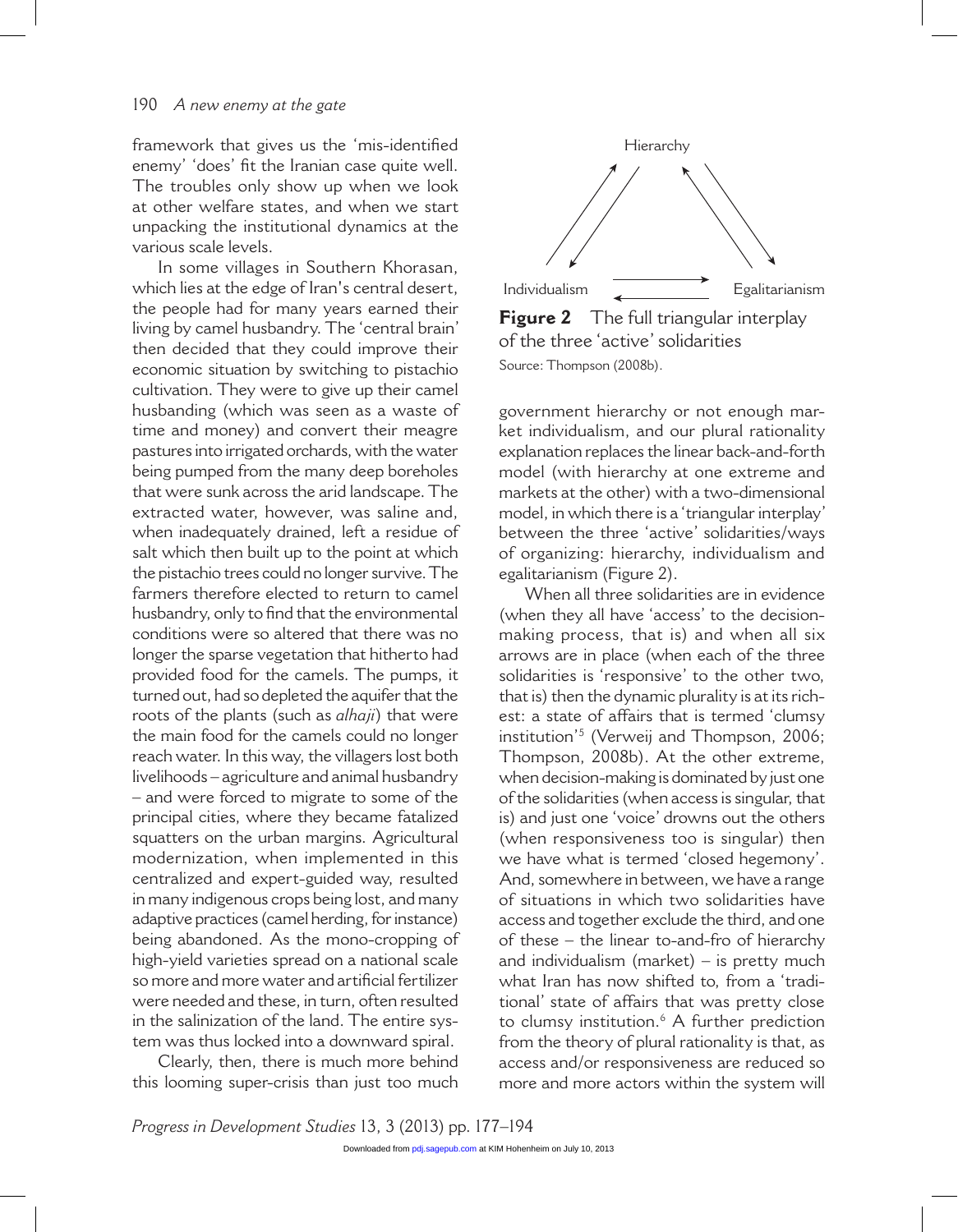find themselves squeezed out into the fourth (and inherently passive) solidarity: fatalism (Thompson and Gyawali, 2007). This, as our camel-herding example shows, is exactly what has happened in Iran.

In terms of this triangular interplay (Figure 2), we can see that the current situation in Iran (limited access and limited responsiveness) is not nearly as bad as closed hegemony (minimal access, minimal responsiveness) but way short of clumsy institution (maximum access, maximum responsiveness). This is valuable information, since it gives us some crucial guidance on how to improve things: that is, on how to go from government to governance.

- 1. Avoid any reforms and institutional changes that, by moving from where things are now towards closed hegemony, will actually make things worse. This might seem obvious as to not need saying, but this sort of perversity is precisely what is being urged by those who identify the welfare state as the villain and then advocate a shift to market individualism: the Washington consensus.
- 2. Design a series of reforms and institutional changes that, by bringing in the currently excluded apex – egalitarianism – and then ensuring that there are two-way arrows between all three apices (maximum access, that is, and maximum responsiveness) will effect a relatively smooth transition to clumsy institution.
- 3. 'Radical conservatism' revisiting the traditional so as to appreciate the neglected wisdom that it contains and see how it might be re-configured and transferred to the future – is the sort of tentative and experimental approach that is needed. And, of course, there is no chance of doing that if you are defining the future by means of some contrived cut-off point with the past: modern versus traditional, for instance, or postmodern versus modern. This – the 'chauvinism of periods',

as it has been called – is a temptation to which social science all too frequently succumbs (Perri 6 and Mars, 2008). Avoid that temptation, however, and it is abundantly evident that Iran used to have much of what is currently missing. Indeed, if the experience of countries (like Nepal; see Thompson and Gyawali, 2007) that have faced similar crises is anything to go by, these institutional features are not in fact missing; just suppressed. Remove the suppression, and provide the right incentives, and they will be back in no time!

4. The modernizing hierarchical and market actors, we can note, ended up with their attention focused on 'ecosystem services' and then drew on global science, rational management and market forces to optimize them. In the process, they neglected 'ecosystem functions', which the camel herders and *qanat*diggers (though they may not have had an explicit theory of it all) did not. And, of course, with all the competitive deepening and unanticipated salinization that modernization has given rise to, it is those ecosystem functions that have collapsed. And, if the ecosystem functions have gone, so too have the ecosystem services. The *qanat*-based sociotechnical system, by contrast, was not scarcity-driven and was pretty well incapable of diminishing eco-system function. Much the same (though we know little about how it was actually implemented or about the tacit knowledge on which it was based) must have held for the institutional arrangements that went with the camel herding.

#### **IX Conclusion**

Over the past four decades, Iranian farmers (and others who are close to the land) have watched water tables drop as one well after another has dried up and as formerly fertile lands (and even lands that could support only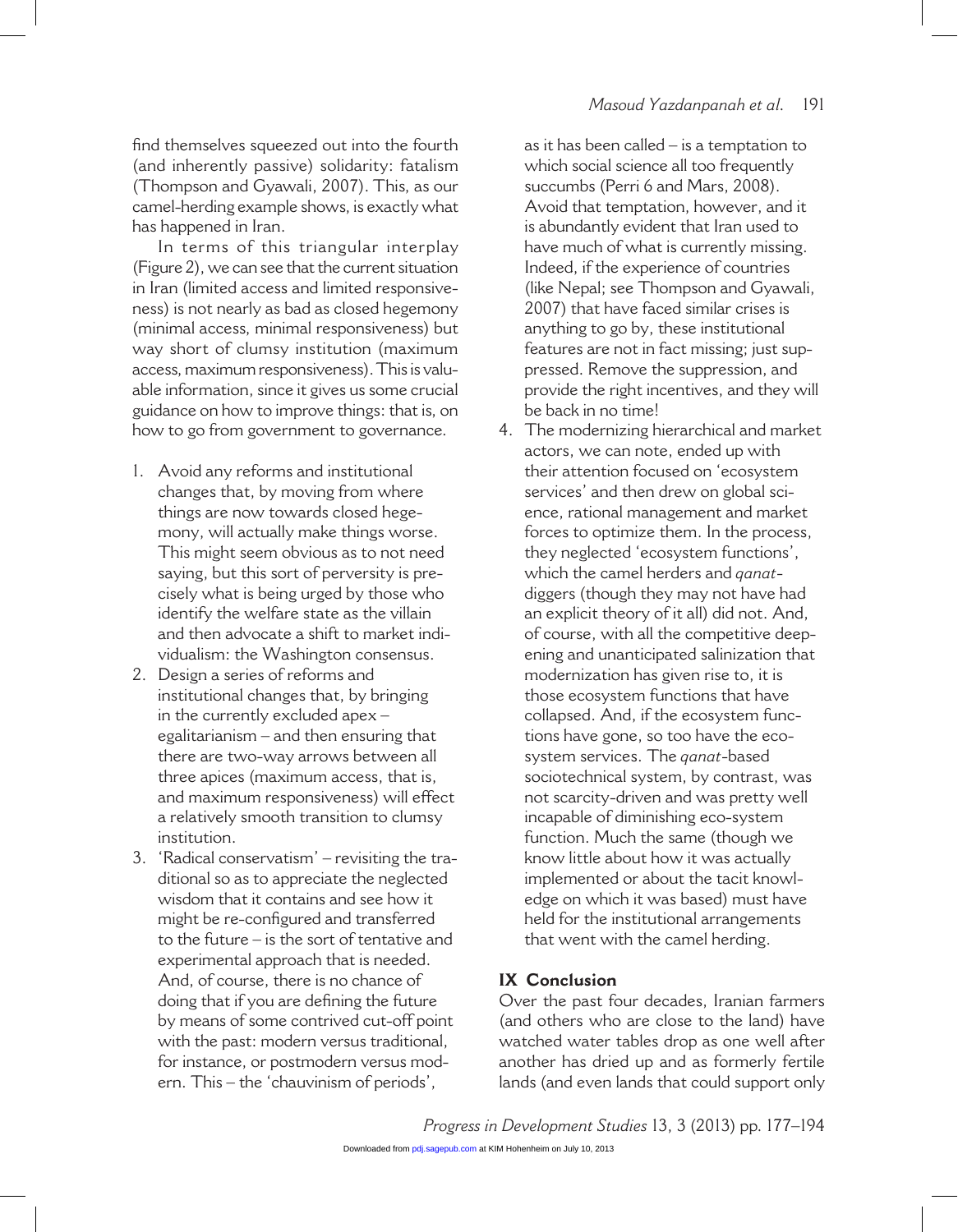camels) have been forced out of productive use. With ecosystem services increasingly undermined by the loss of ecosystem functions, there is a broad consensus that Iran faces a serious and growing water crisis.

The nub of this super-crisis is that water is being taken out faster than it is coming in. The result is that ecosystem services that have been available for thousands of years are fizzling out, thanks to the loss of ecosystem functions as a consequence of competitive deepening.<sup>7</sup> Competitive deepening, in its turn, is the consequence of the transition from governance to government that was part and parcel of the variously-coloured revolutions that ushered in Iran-style modernity. Switching back – from government to governance – is therefore what is needed. Then, with water scarcity no longer a totalizing discourse, there is the possibility of getting the water table back to where it was before modernity took hold. And then, with the water table back and stabilized, the technical fixes so beloved by the proponents of government (along with others, such as *qanat* restoration, that are beloved by upholders of the egalitarian solidarity) can be put in competition with one another, with the market then deciding which ones merit large-scale adoption, which others are optimal in certain 'niches', and which others can be allowed to fall by the wayside. $8 \text{ In this sort of clumsy}$ solution, the egalitarian solidarity (allied with village-level hierarchy) has a major role to play in restoring and stabilizing the water table. But the macro-level hierarchy, too, has its part to play (protecting the niches, for instance, clarifying collective property rights, and directing research and development funding towards promising technological innovations that have little initial appeal to market actors). And, of course, the market too is a crucial component in the clumsy mix.

The above, we hasten to stress, is just a tentative sketch of how an Iranian clumsy solution might pan out. Indeed, to speak of a 'solution' is not quite right, since clumsiness is more a process than a destination: a way

of harnessing institutional plurality, and its accompanying and contending discourses, so as to enable the highest possible levels of deliberative quality and social learning.

#### **Notes**

- 1. Economics narrowed itself down, and adopted this definition, in the 1920s; it was not like that. Indeed, Keynes believed that scarcity was just a temporary phenomenon and would soon disappear (see Mehta, 2010). Economics, you could say, has been captured by modernity: narrowed down to the single dimension that runs back and forth between individualism and hierarchy.
- 2. Some have argued that the moral basis for environmental protection derives from the animistic religions of small traditional cultures that are still closely dependent on the land (among which it might be possible to include Zoroastrianism) but not for the great universalizing religions – Judaism, Christianity and Islam – which, it is claimed, are all anthropocentric and supportive of the view that humanity can transcend and dominate nature. Others have pointed to many instances (Christ's Sermon on the Mount among them) where these traditions have had no great difficulty in recognizing nature's intrinsic rights (see Thompson and Rayner, 1998, especially pp. 267–68).
- 3. 'Indian farmers', Specter (2006) tells us, 'are good capitalists, and, when a good capitalist has a product that everybody wants, he sells it'. 'Everything is for sale in the grey area between urban India and farmlands', he continues, and these days 'water earns more than rice'. There is no longer any sharing in the access to water below the ground, merely a process of 'competitive deepening' (for a graphic depiction of this process, see Figure 1 in Beck *et al.*, 2011).
- 4. As Coca Cola discovered, to its cost, when it unwittingly treated as a private good the groundwater that Indian villagers adjacent to its factory had long shaped up into a common-pool good. The Chipko Movement in northern India is another good example; the common-pool good in that instance being the village forest (see Thompson, 2002).
- 5. This is a tongue-in-cheek label that thumbs its nose at the hubris of the advocates of single-metric optimization: the 'elegant' methods that depend on rationality being singular.
- 6. A full description of the two extremes and the inbetweens requires a 3×3 matrix (see Ney, 2009; Thompson, 2008b).
- 7. Climate change, if it impacts Iran as predicted, will make things worse but is not itself a part of the supercrisis. There have been profound climate changes in Iran over the past 6,000 years but (with just the two exceptions with which we stated this article) the

*Progress in Development Studies* 13, 3 (2013) pp. 177–194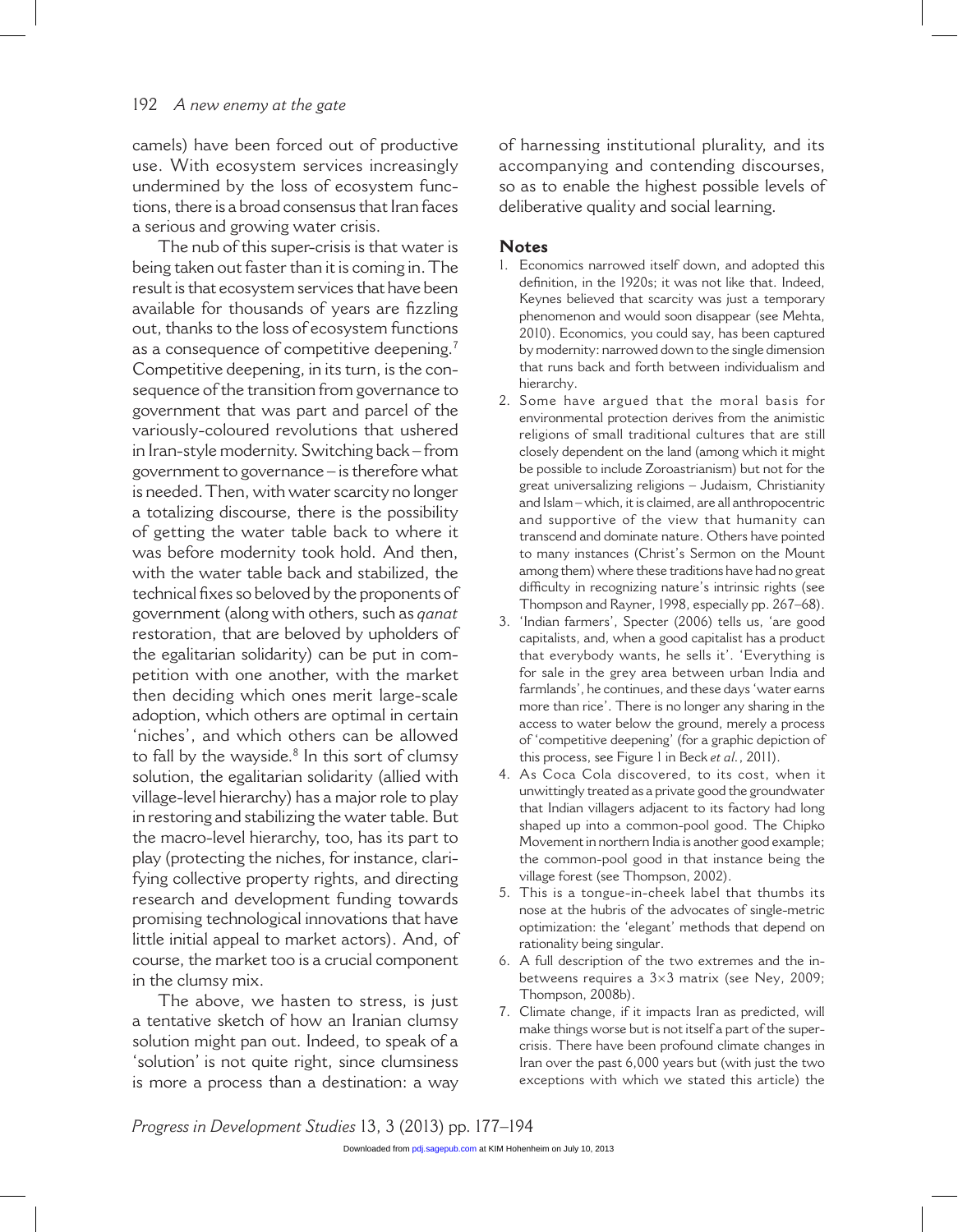*qanat*-based socio-technical system has taken them in its stride.

8. Large-scale adoption goes with global markets; 'niche' adoption with more local markets. Globalization, of course, has made more and more markets global. Even so, there is little prospect of a global market in haircuts! And, just because a market 'can' be global it does not have to be (as Keynes was careful to point out; many goods, he felt, should be 'homespun').

#### **References**

- **Allan, J.A.** 2005: Water in the environment/socioeconomic development discourse: Sustainability, changing management paradigms and policy responses in a global system. *Government and Opposition* 40, 181–99.
- **Alizadeh, A.** 2001: *Methods and theories in archaeology*  (in Farsi). Iranian Cultural Heritage Organization, Archaeology Research Centre, Tehran.
- **Asaesh, H.** 1994: *Rural economy* (in Farsi). Payam Noor University.
- **Beck, M.B., Thompson, M., Ney, S., Gyawali, D.** and **Jeffrey, P.** 2011: On governance for re-engineering city infrastructure. *Engineering Sustainability* 164, 129–42.
- **Beik Mohammadi, H., Noori, H.** and **Bazrafshan, J.** 2006: The effects of drought of 1999–2005 on Sistan rural economy and coping strategies (in Farsi)*. Journal of Geography and Development* 3, 53–72.
- **Balali, M.R., Keulartz, J.** and **Korthals, M.** 2009: Reflexive water management in arid regions: The case of Iran. *Environmental Values* 18, 91–112.
- **Brunner, R.** and **Steelman, T.** 2005: Beyond scientific management. In Brunner, R., Steelman, T., Coe-Juell, L., Cromley, C., Edwards, C. and Tucker, D., editors, *Adaptive governance: Integrating science, policy and decision making*. Columbia University Press, 1–46.
- **Burt, R.S.** 1992: *Structural holes: The social structure of competition*. Harvard University Press.
- **Cruickshank, J.A.** 2009: A play for rurality: Modernization versus local autonomy. *Journal of Rural Studies* 25, 98–107.
- **Dake, K.** and **Thompson, M.** 1999: Making ends meet in the household and on the planet. Geo Journal 47, 417–24.
- **Deihimfard, R., Zand, E., Damghani, A.M.** and **Soufizadeh, S.** 2007: Herbicide risk assessment during the wheat self-sufficiency project in Iran (Abstract). *Pest Management Science* 63, 1036–45.
- **Dietz, T., Ostrom, E.,** and **Stern, P.** 2003: The struggle to govern the commons. *Science* 302, 1907–12.
- **Douglas, M., Thompson, M.** and **Verweij, M.** 2003: Is time running out? The case of global warming. *Daedalus* (special issue on 'Time') Spring, 98–107.
- **Durkheim, E.** 1893: *De la Division du Travail Sociale: étude sur l'Organisation des Sociétés Supérieurs*. Alcan.
- **English, P.** 1997: *Qanats and lifeworlds in Iranian plateau villages*. Proceedings of the Conference: Transformation of Middle Eastern natural environment: Legacies and lessons. Yale University, http://environment.yale.edu/documents/ downloads/0-9/103english.pdf, last accessed on 12 August 2010.
- **Etzioni, A.** 1988: *The moral dimension: Towards a new economics*. Free Press.
- **Foltz, R.C.** 2001: Environmental initiatives in contemporary Iran. *Central Asian Survey* 20, 155–65.
- 2002: Iran's water crisis: Cultural, political and ethical dimensions. *Journal of Agriculture and Environment Ethics* 15, 357–80.
- **Forouzani, M.** and **Karami, E.** 2010: Agricultural water poverty index and sustainability. *Agronomy for Sustainable Development* 31, 415–31.
- Jafarey, A.A. 2005: Zoroastrian ethics and culture, http://www.vohuman.org/Article/Zoroastrian%20 Ethics%20and%20Culture.htm, last accessed on 12 August 2010.
- **Labbaf Khaneiki, M.** 2007: *Traditional water management: An inspiration for sustainable irrigated agriculture in central Iran*. Proceedings of the International History Seminar on Irrigation and Drainage, Tehran, 2–5 May 2007, 73–84.
- **Lack, D., Ingram, H.** and **Rayner, S.** 2006: You never miss the water till the well runs dry. In Verweij, M. and Thompson, M., editors, *Clumsy solutions for a complex world*. Palgrave-Macmillan, 226–40.
- **Lahsaeizadeh, A.** 1993: *Contemporary rural Iran*. Ashgate Publishing Ltd.
- **Lambton, A.K.S.** 1953: *Landlord and peasant in Persia*. Oxford University Press.
- **Lindblom, C.** 1977: *Politics and markets: The world's political–economic system*. Basic Books.
- **Maine, H.S.** 1861: *Ancient law*. John Murray.
- **Majone, G.** 1989: *Evidence, argument and persuasion in the policy process*. Yale University Press.
- **Mehta, L.,** editor. 2010: *The limits to scarcity: Contesting the politics of allocation*. Earthscan.
- **Molle, F., Mollinga, P.P.** and **Meinzen-Dick, R.** 2008: Water, politics and development: Introducing water alternatives. *Water alternatives* 1, 1–16.
- **Nelson, R., Howden, M.,** and **Smith, M.S.** 2008: Using adaptive governance to rethink the way science supports Australian drought policy. *Environmental Science and Policy* 11, 588–601.
- **Ney, S.** 2009: *Resolving messy policy problems: Handling conflict in environmental, transport, health and ageing policy*. Earthscan.
- **Ouchi, W.G.** 1980: Markets, bureaucracies and clans. *Administrative Science Quarterly* 25, 129–41.

*Progress in Development Studies* 13, 3 (2013) pp. 177–194